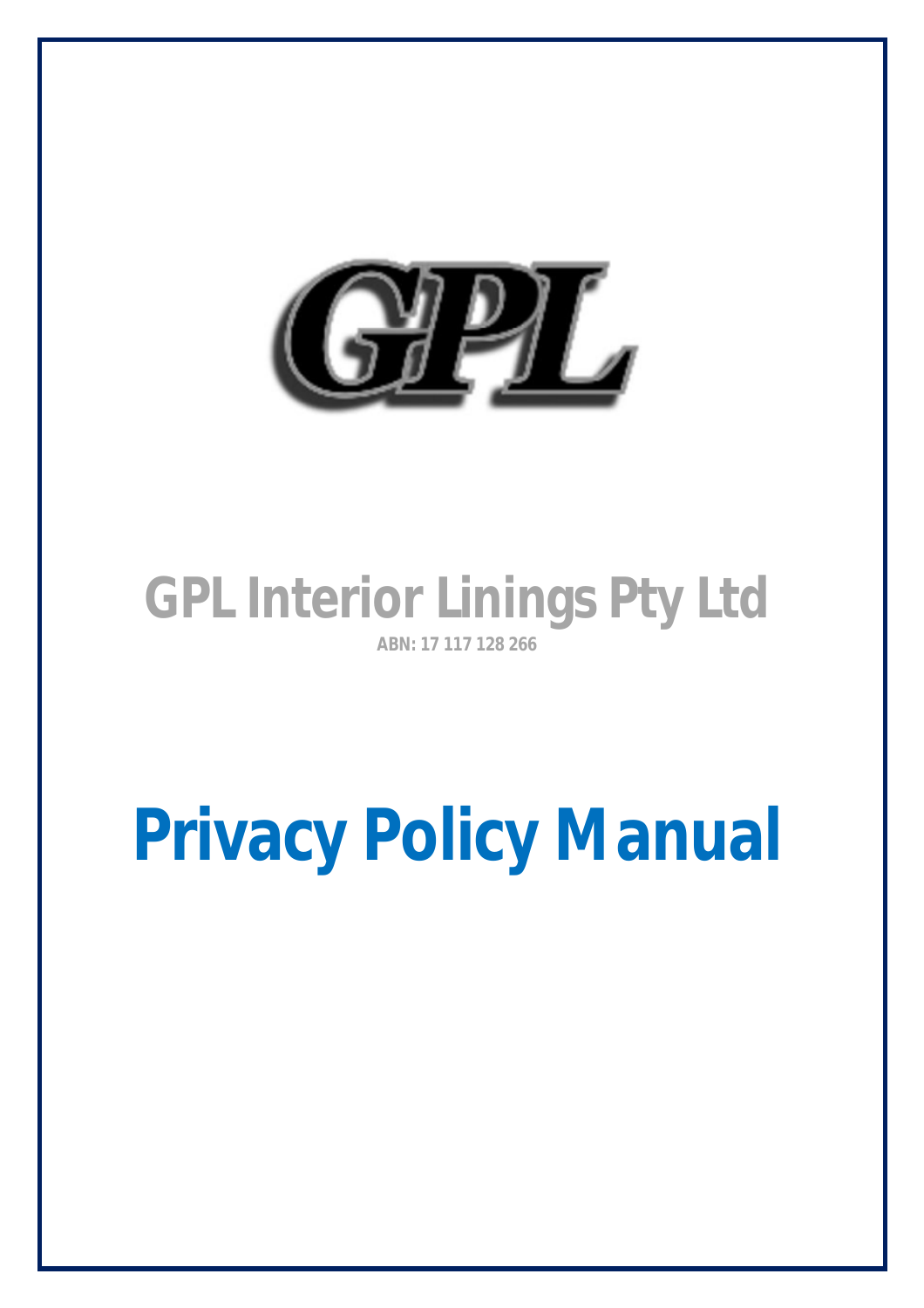### **Table Of Contents**

| 1. | Introduction<br><u> 1989 - Johann Stein, marking ar yn y brening yn y brening yn y brening yn y brening y brening yn y brening y</u> | Page 2  |
|----|--------------------------------------------------------------------------------------------------------------------------------------|---------|
| 2. | Australian Privacy Principles (APP's) [2000] [2010] Australian Privacy Principles (APP's)                                            | Page 3  |
| 3. | Kinds Of Personal Information That Is Collected & Held _______________                                                               | Page 4  |
| 4. |                                                                                                                                      | Page 5  |
| 5. | Purposes For Which Information Is Collected, Held, Used And Disclosed _                                                              | Page 6  |
| 6. | How An Individual May Access Personal Information Held, And How                                                                      |         |
|    | They May Seek Correction Of Such Information ___________________________________                                                     | Page 7  |
|    | 7. How An Individual May Complain About A Breach Of The APP, And                                                                     |         |
|    |                                                                                                                                      | Page 8  |
|    | 8. Will Personal Information Be Disclosed To Overseas Recipients __________                                                          | Page 9  |
|    | 9. Availability Of This Privacy Policy Manual <b>State Address Control Control Control</b>                                           | Page 9  |
|    |                                                                                                                                      | Page 10 |
|    |                                                                                                                                      | Page 12 |

 **DISCLAIMER:** Subject to any applicable law which cannot be excluded and to all provision implied by statute which cannot  direct or implied) incurred by you as a result of any error, omission or misrepresentation in any information in this manual. be excluded, EC Credit Control (Aust) Pty Ltd accepts no responsibility for any loss, damage, cost or expense (whether



Together - working with you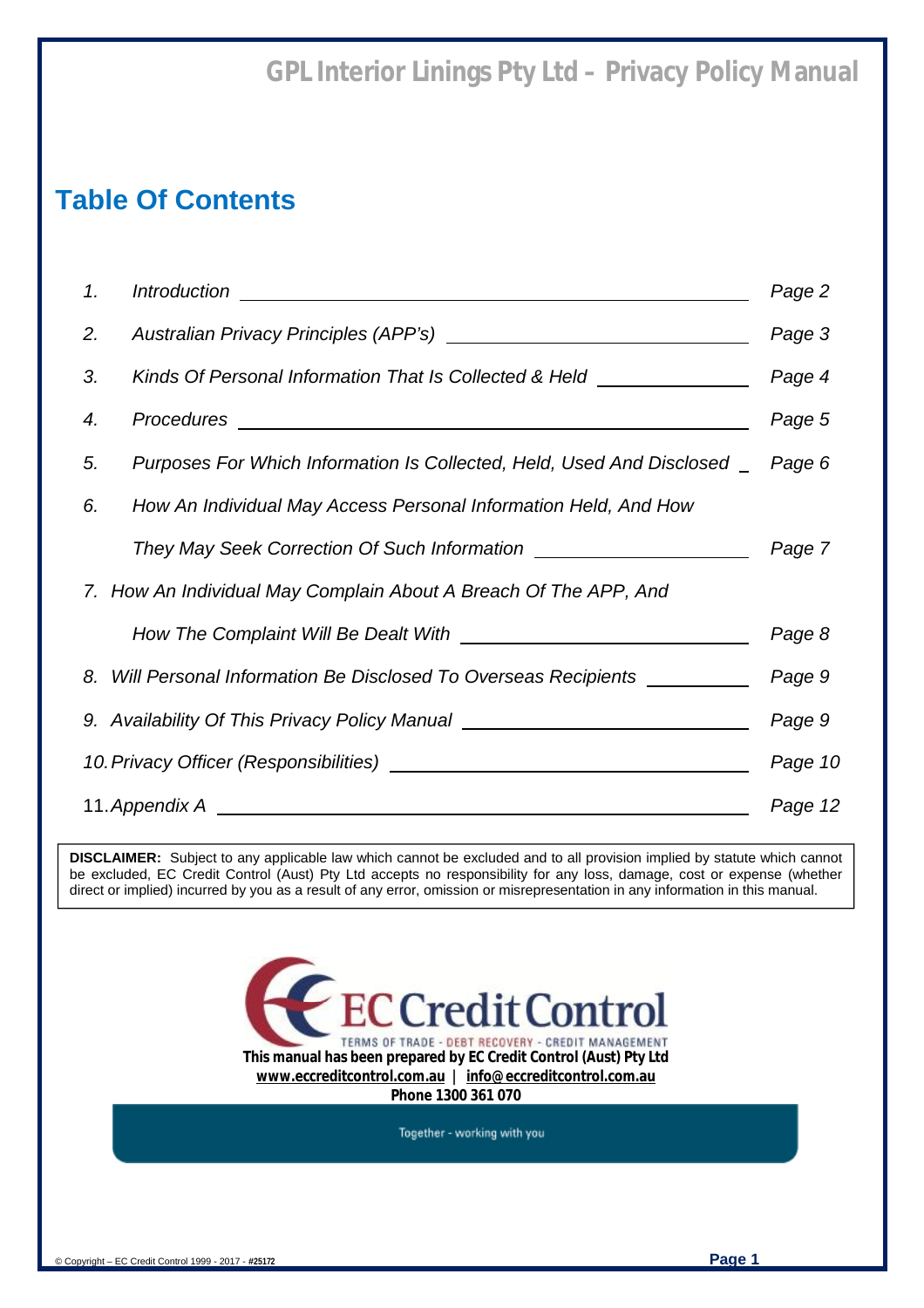### **1. Introduction**

From 12 March 2014, the Australian Privacy Principles (APP's) replaced the National Privacy Principles and Information Privacy Principles. These new principles apply to private sector organisations who deal with information relating to individuals. This legislation is designed to protect personal information about individuals and sets in place a framework and guidelines about how to deal with this information. APP 1.3 requires an APP entity to have a clearly expressed and up-to-date APP privacy policy describing how it manages personal information.

An APP privacy policy is a key tool for meeting APP 1's requirements.

GPL Interior Linings Pty Ltd is dedicated to providing robust privacy policies and procedures for its staff and clients. This includes ensuring that it conforms to all required APP's including the provision of a clearly expressed and readily available Privacy Policy. This is completed by the provision of this Privacy Policy Manual.

To assist with this compliance, GPL Interior Linings Pty Ltd ensures that all of its staff members adhere to these policies and procedures. Any breaches of these policies and procedures must be reported to the relevant staff member's manager or supervisor immediately so that any appropriate measures can be taken to mitigate any issues surrounding an identified breach.

Every staff member of GPL Interior Linings Pty Ltd who handles personal information is required to have an understanding of the Australian Privacy Principles (APP's) and the objectives of the Privacy Act generally. Where a more detailed knowledge of GPL Interior Linings Pty Ltd's rights and responsibilities is required, the Privacy Officer will be able to provide assistance.

All staff are encouraged to discuss privacy issues with the nominated Privacy Officer.

### **Review**

Formal review of this privacy policy shall be undertaken on a 6 monthly basis with the details of this review recorded by the Privacy Officer.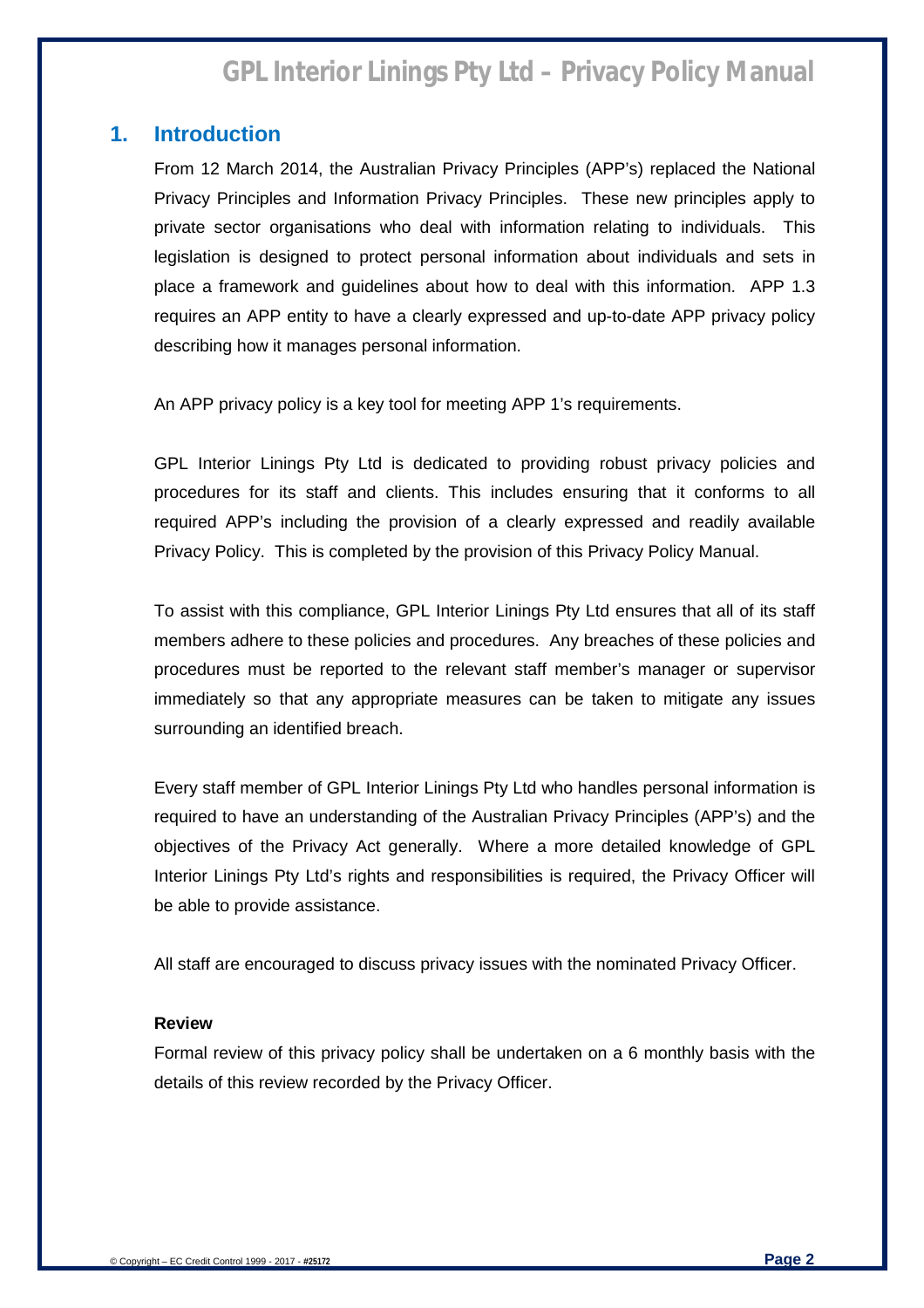### **2. Australian Privacy Principles (APP's)**

The Privacy Act 1988 and the Credit Reporting Privacy Code 2014 places obligations and responsibilities on employers and employees to ensure that information collected from individuals is collected, retained and used in line with the APP's. GPL Interior Linings Pty Ltd shall abide by the following APP's at all times:

### **APP No.**

### *Part 1 – Consideration of personal information privacy*

- APP 1 Open and transparent management of personal information
- APP 2 Anonymity and pseudonymity

### *Part 2 – Collection of personal information*

- APP 3 Collection of solicited personal information
- APP 4 Dealing with unsolicited personal information
- APP 5 Notification of the collection of personal information

### *Part 3 – Dealing with personal information*

- APP 6 Use or disclosure of personal information
- APP 7 Direct marketing
- APP 8 Cross-border disclosure of personal information
- APP 9 Adoption, use or disclosure of government related identifiers

### *Part 4 – Integrity of personal information*

- APP 10 Quality of personal information
- APP 11 Security of personal information

#### *Part 5 – Access to, and correction of, personal information*

- APP 12 Access to personal information
- APP 13 Correction of personal information

Further information regarding the APP's can be obtained from the office of the Australian Information Commissioner at [www.oaic.gov.au](http://www.oaic.gov.au).

A copy of the APP's as produced by the Office of the Australian Information Commissioner is attached as Appendix A.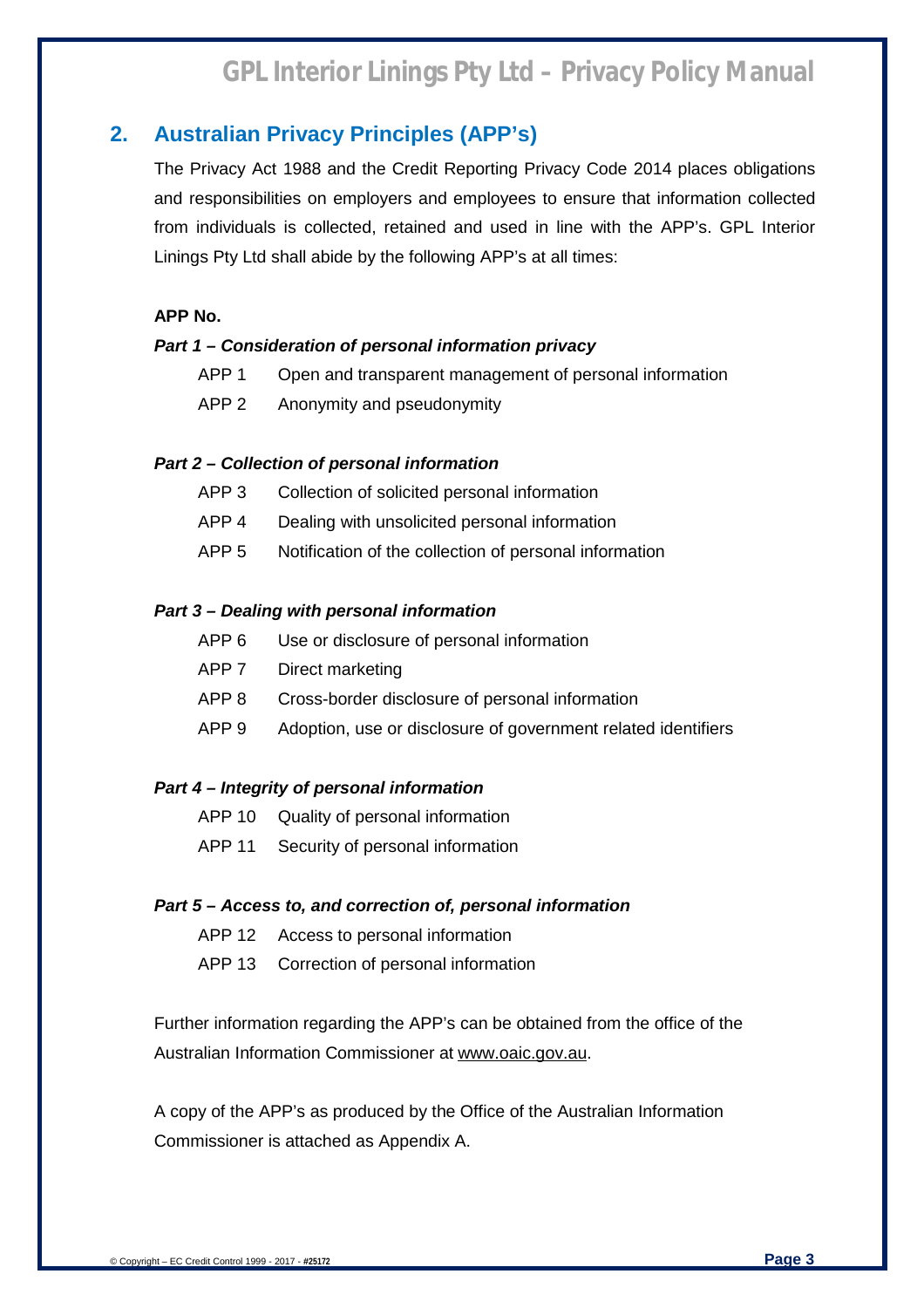### **3. Types Of Personal Information That Is Collected & Held**

GPL Interior Linings Pty Ltd collects personal information for a variety of reasons. This personal information will be collected in the normal course of business and will relate to Goods and/or Services that are provided by GPL Interior Linings Pty Ltd to consumers. This information collected will be done so in the course of business where the consumer is a customer of GPL Interior Linings Pty Ltd or when the consumer acts as a guarantor for another person or company that is a customer of GPL Interior Linings Pty Ltd. GPL Interior Linings Pty Ltd will not collect information that is not relevant or sensitive in nature unless it is required in the normal course of business.

The personal information that is collected may include, but will not be limited to the following;

- 1/ Full name
- 2/ Address
- 3/ Date of birth
- 4/ Credit references if applicable
- 5/ Publically available information which relate to the consumers activities in Australia
- 6/ Any information recorded in the National Personal Insolvency Index
- 7/ The consumer acknowledges that provided the correct Privacy Act disclosures have been made that GPL Interior Linings Pty Ltd may conduct a credit report on the consumer for the purposes of evaluating the credit worthiness of the consumer.
- 8/ Driver's license details
- 9/ Medical insurance details (if applicable)
- 10/ Electronic contact details including email, Facebook and Twitter details
- 11/ Next of kin and other contact information where applicable

GPL Interior Linings Pty Ltd ensures that all personal information is held in a secure manner. Where applicable and to the best of GPL Interior Linings Pty Ltd's knowledge all computers or servers have the required security protections in place to safeguard and protect any personal information that is held by GPL Interior Linings Pty Ltd.

GPL Interior Linings Pty Ltd also regularly conducts internal risk management reviews to ensure that its infrastructure (to the best of its knowledge) is secure and any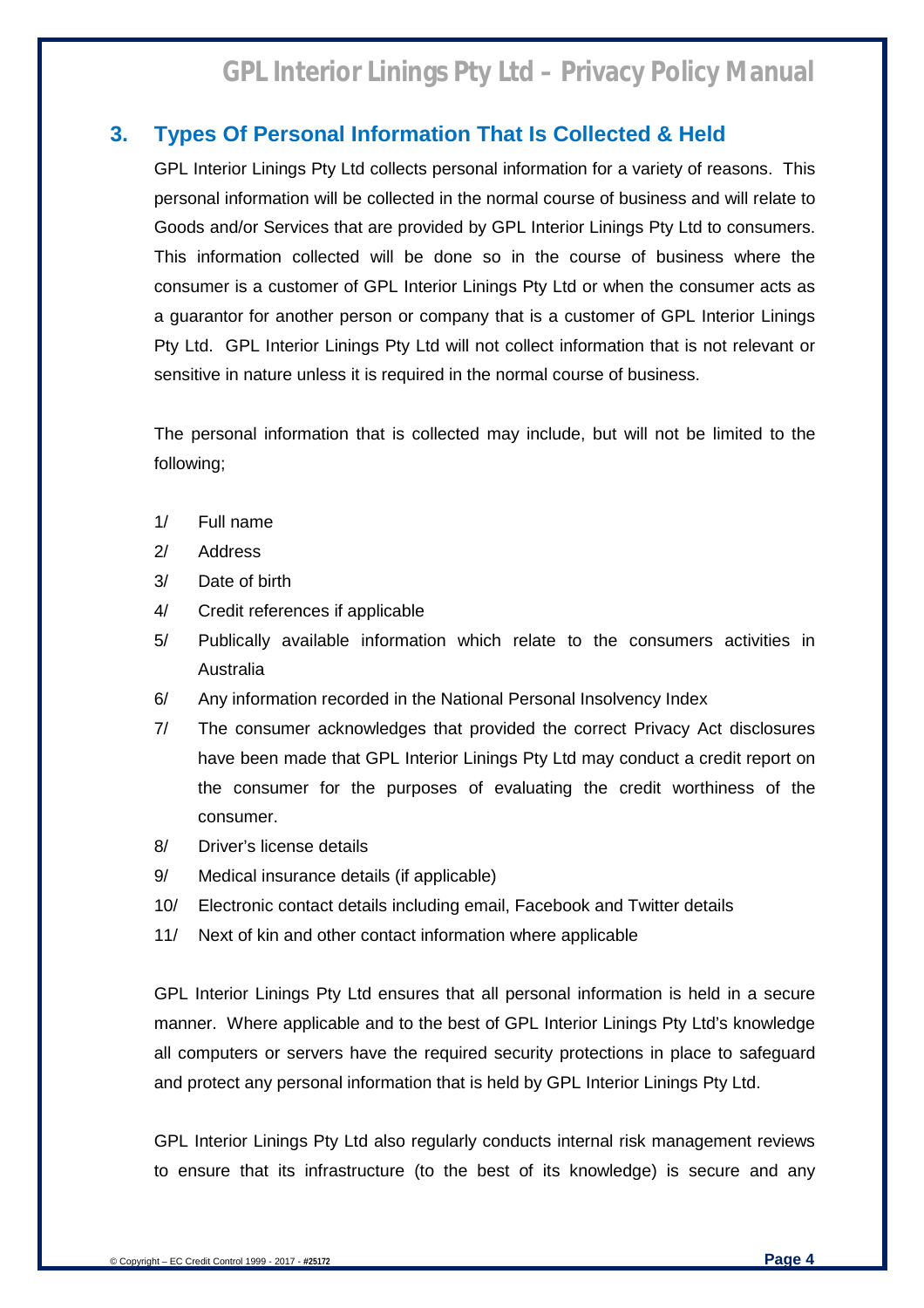identifiable risks have been mitigated as much as they can be in the normal course of business.

### **4. Procedures (How GPL Interior Linings Pty Ltd Handles Privacy Issues)**

GPL Interior Linings Pty Ltd will collect personal information in the normal course of business. This personal information may be collected (but is not limited to) by any of the following methods;

- 1/ Credit applications forms
- 2/ Work authorisation forms, quote forms or any other business documentation
- 3/ Publically available databases that hold information
- 4/ Websites that detail information such as Sensis, Facebook, Google etc
- 5/ By verbally asking you for information as part of normal business practices

As a consumer dealing with GPL Interior Linings Pty Ltd you hereby agree and consent to the collection, use and disclosure of your personal information. In the event that you do not wish to agree or consent to any of the above use, collection and disclosure, then GPL Interior Linings Pty Ltd warrants that any request by you to withdraw your consent or agreement shall be deemed as confirmation by you to cease any and/or all collection use and disclosure of your personal information. Request (by telephone and/or by email) can be made by you to GPL Interior Linings Pty Ltd.

GPL Interior Linings Pty Ltd will ensure that any Information that is to be obtained from you is done so using GPL Interior Linings Pty Ltd's prescribed forms which;

Authorise GPL Interior Linings Pty Ltd:

- 1/ To collect personal information; and
- 2/ Inform the individual what personal information is being collected; and
- 3/ Inform the individual why (the purpose) the personal information is being collected; and
- 4/ Inform the individual why & when personal information will be disclosed to  $3<sup>rd</sup>$ parties.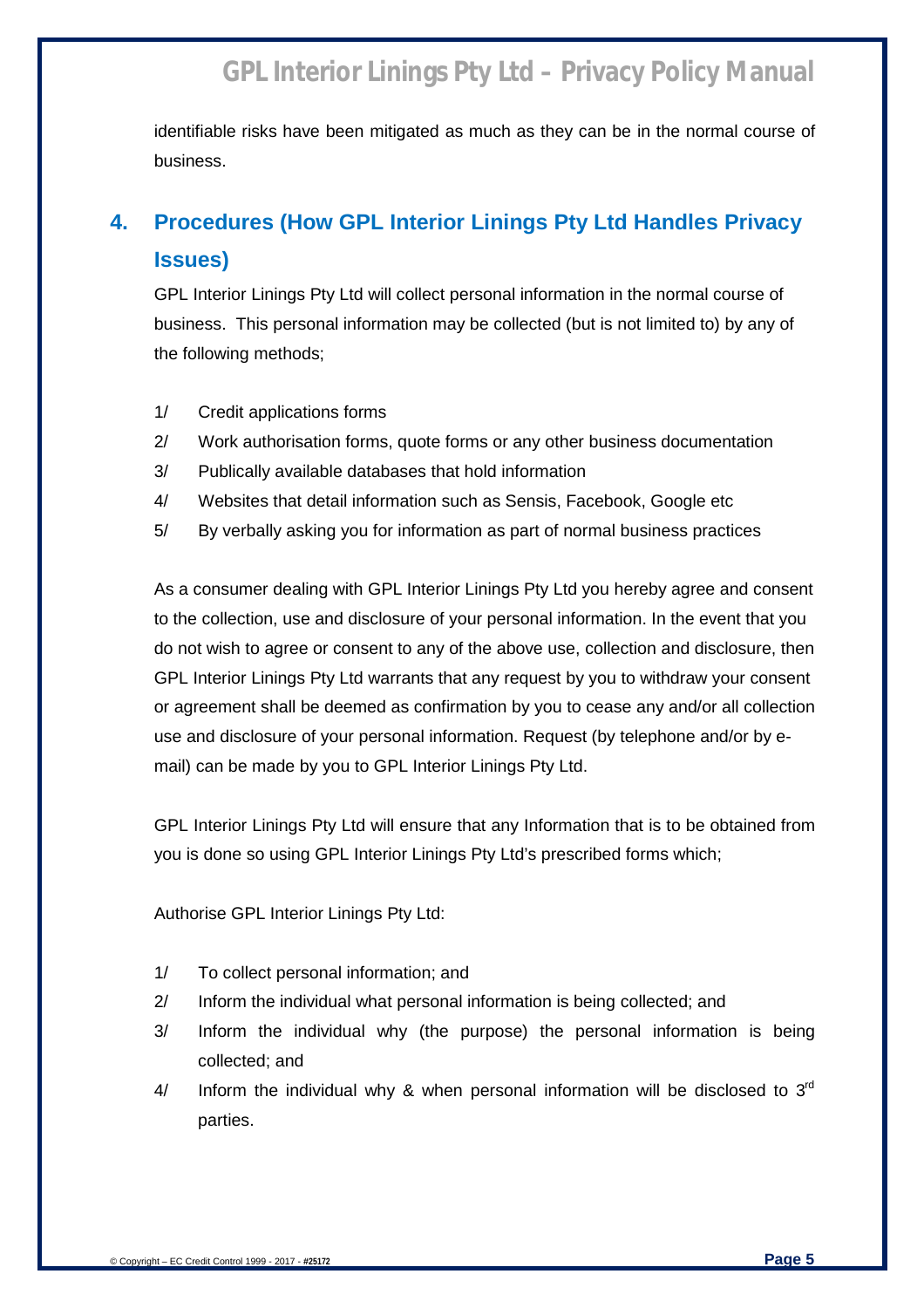It is the responsibility of GPL Interior Linings Pty Ltd to ensure that any personal information obtained is as accurate and up to date as possible and information is only collected by lawful means.

### **5. Purposes For Which Information Is Collected, Held, Used And Disclosed**

Personal Information can only be used to:

- 1/ Access a credit reporter's database for the following purposes:
	- a) To assess your application for a credit account; or
	- b) To assess your ongoing credit facility; or
	- c) To notify a credit reporter of a default by you; or
	- d) To update your details listed on a credit reporter's database; or
- 2/ Check trade references noted on the prescribed form for the following purposes:
	- a) To assess your application for a credit account; or
	- b) To assess your ongoing credit facility; or
	- c) To notify a default.
- 3/ Forward information to a third party for the purposes of debt collection.
- 4/ Market GPL Interior Linings Pty Ltd's products and services.
- 5/ Any other day to day business purposes such as complying with ATO requirements, managing accounting returns or legal matters.

**Relationship with Credit Reporter -** In the event that notification of a default has been reported to a Credit Reporter and your credit file has been updated (including any changes to the balance outstanding or contact details), then the Credit Reporter shall be notified as soon as practical of any such changes.

GPL Interior Linings Pty Ltd will only gather information for its particular purpose (primary purpose). GPL Interior Linings Pty Ltd will not disclose this information for any other purpose unless this has been agreed to by both parties.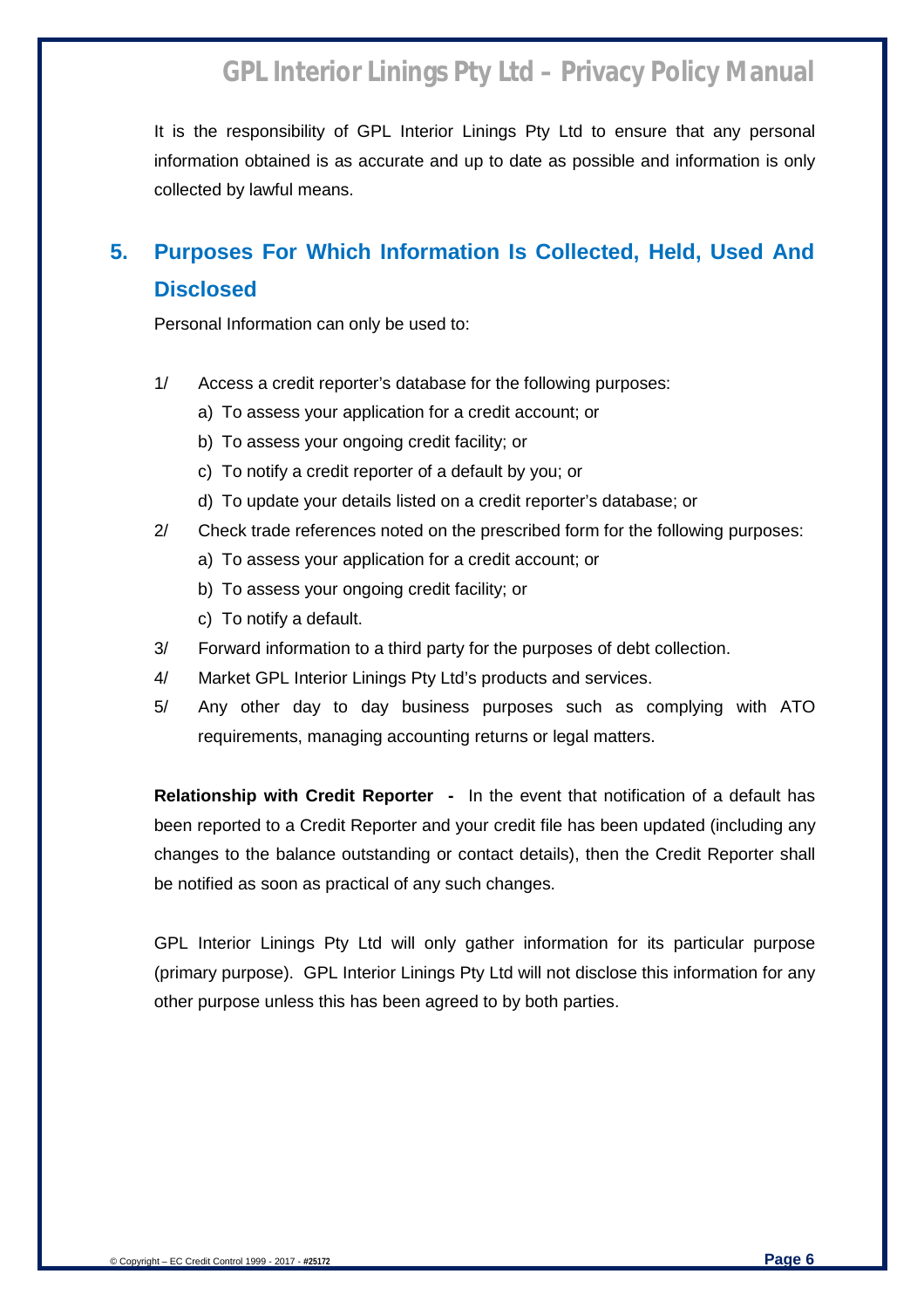### **6. How An Individual May Access Personal Information Held, And How They May Seek Correction Of Such Information**

You shall have the right to request from GPL Interior Linings Pty Ltd a copy of all the information about you that is retained by GPL Interior Linings Pty Ltd. You also have the right to request (by telephone and/or by e-mail) that GPL Interior Linings Pty Ltd correct any information that is incorrect, outdated or inaccurate.

Any requests to receive your personal information or to correct personal information should be directed to the following contact details;

> **The Privacy Officer GPL Interior Linings Pty Ltd**  PO Box 3000 Nerang QLD 4211 [scott@gplinterior.com](mailto:scott@gplinterior.com) (07) 5530 6411

GPL Interior Linings Pty Ltd will destroy personal information upon your request (by telephone and/or by e-mail) or when the personal information is no longer required. The exception to this is if the personal information is required in order to fulfil the purpose of GPL Interior Linings Pty Ltd or is required to be maintained and/or stored in accordance with the law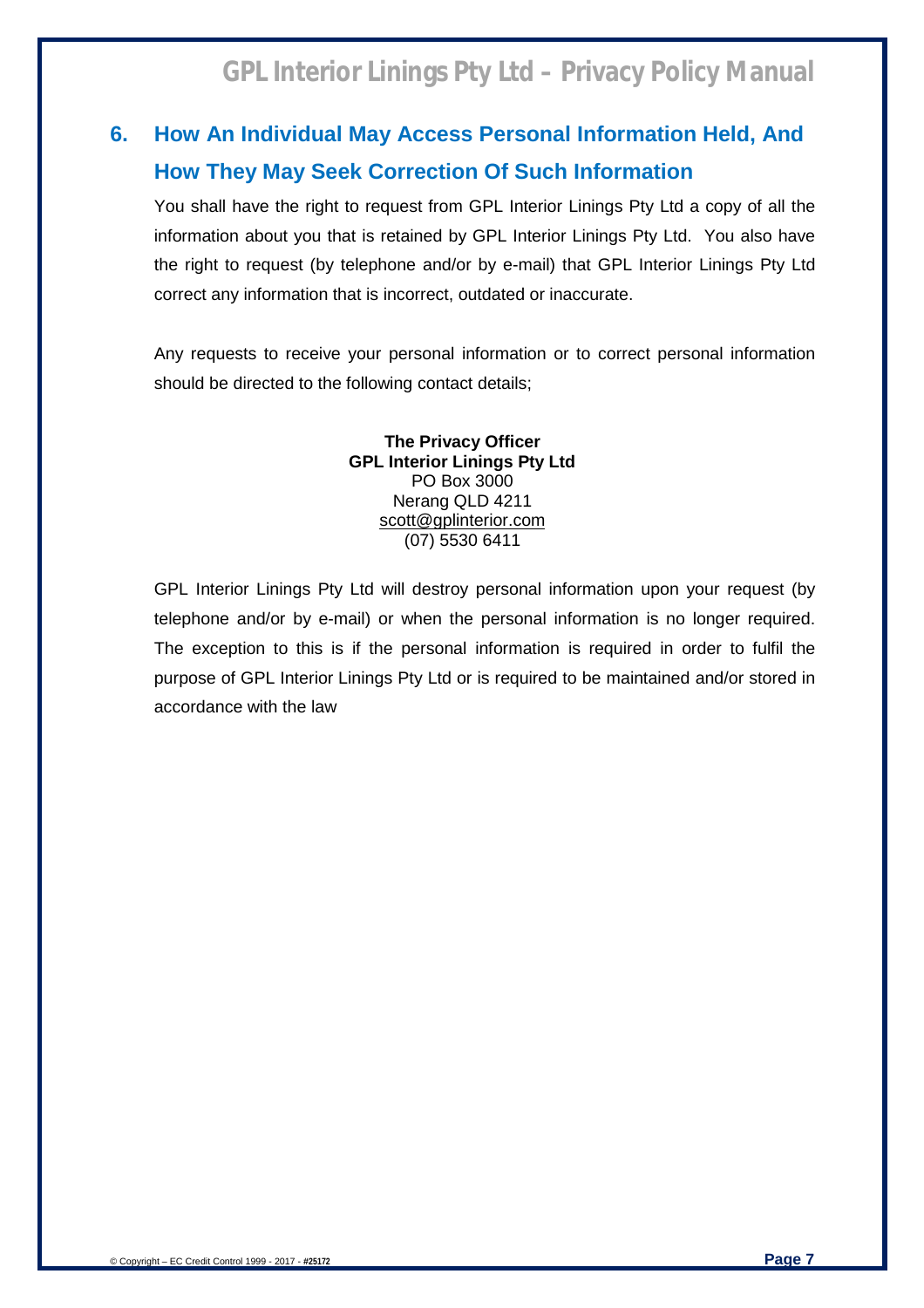### **7. How An Individual May Complain About A Breach Of The APP, And How The Complaint Will Be Dealt With**

You can make a complaint to GPL Interior Linings Pty Ltd's internal dispute resolution team ('IDR') regarding an interference with and/or misuse of your personal information by contacting GPL Interior Linings Pty Ltd via telephone or e-mail.

Any complaints should be directed to the following contact details in the first instance;

**The Privacy Officer GPL Interior Linings Pty Ltd**  PO Box 3000 Nerang QLD 4211 [scott@gplinterior.com](mailto:scott@gplinterior.com) (07) 5530 6411

In your communication you should detail to GPL Interior Linings Pty Ltd the nature of your complaint and how you would like GPL Interior Linings Pty Ltd to rectify your complaint.

We will respond to that complaint within 7 days of receipt and will take all reasonable steps to make a decision as to the complaint within 30 days of receipt of the complaint.

We will disclose information in relation to the complaint to any relevant credit provider and or CRB that holds the personal information the subject of the complaint.

In the event that you are not satisfied with the resolution provided, then you can make a complaint to the Information Commissioner on the OAIC website at [www.oaic.gov.au](http://www.oaic.gov.au)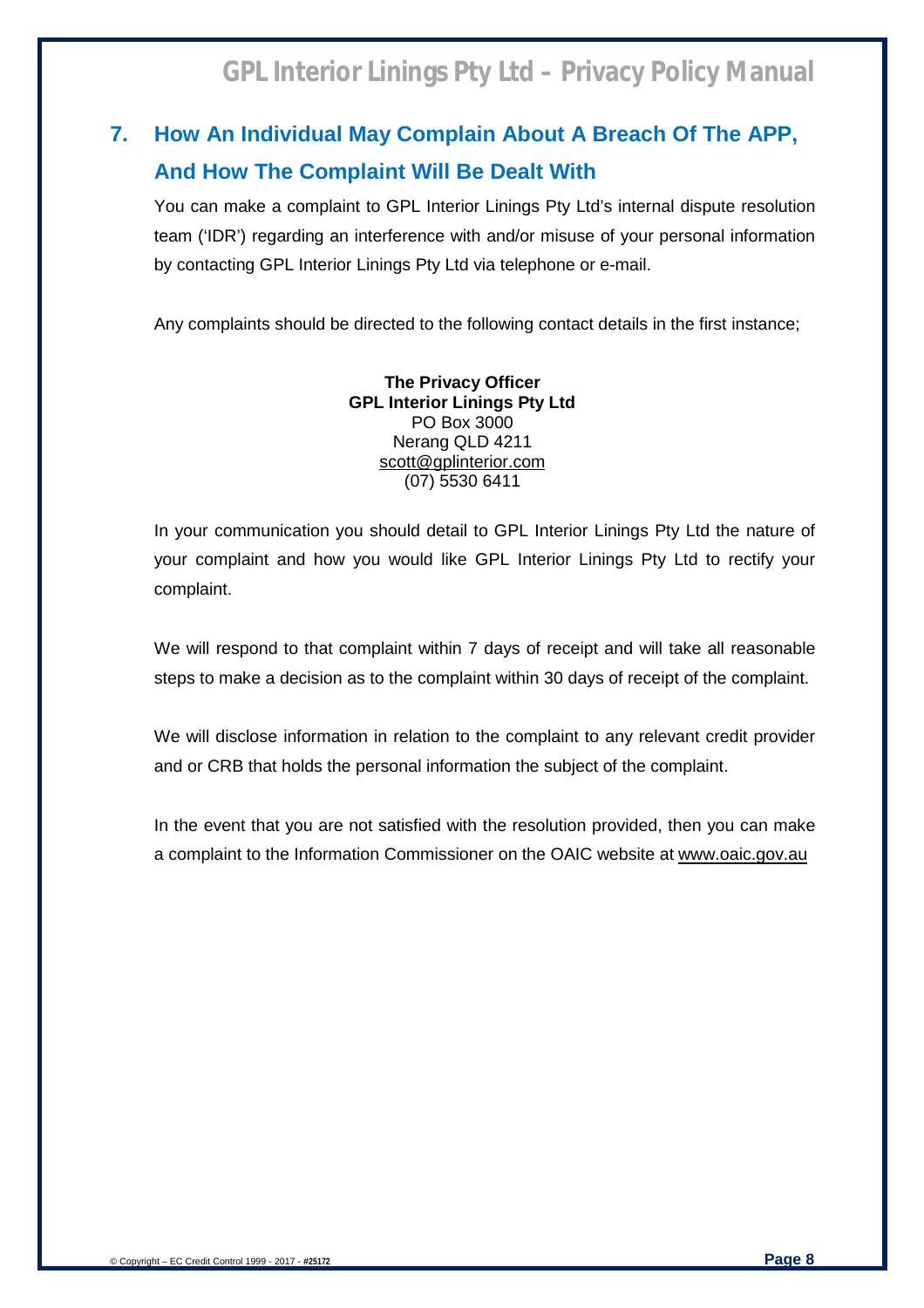### **8. Will Personal Information Be Disclosed To Overseas Recipients**

GPL Interior Linings Pty Ltd does not disclose information about the consumer to third party overseas recipients unless specifically agreed to by both parties in writing. GPL Interior Linings Pty Ltd will notify you if circumstances change regarding overseas disclosure and will comply with the Act in all respects

Unless otherwise agreed, GPL Interior Linings Pty Ltd agrees not to disclose any personal information about the consumer for the purpose of direct marketing. You have the right to request (by telephone and/or by e-mail) that GPL Interior Linings Pty Ltd does not disclose any personal information about you for the purpose of direct marketing

### **9. Availability Of This Privacy Policy Manual**

This Privacy Policy manual is available to all customers of GPL Interior Linings Pty Ltd. It will be made available (where applicable) on GPL Interior Linings Pty Ltd's website.

This manual will also be available upon request at GPL Interior Linings Pty Ltd's business premises and is available to be sent to you if required.

If you require a copy of this Privacy Policy please make a request utilising the following contact information in the first instance;

> **The Privacy Officer GPL Interior Linings Pty Ltd**  PO Box 3000 Nerang QLD 4211 [scott@gplinterior.com](mailto:scott@gplinterior.com) (07) 5530 6411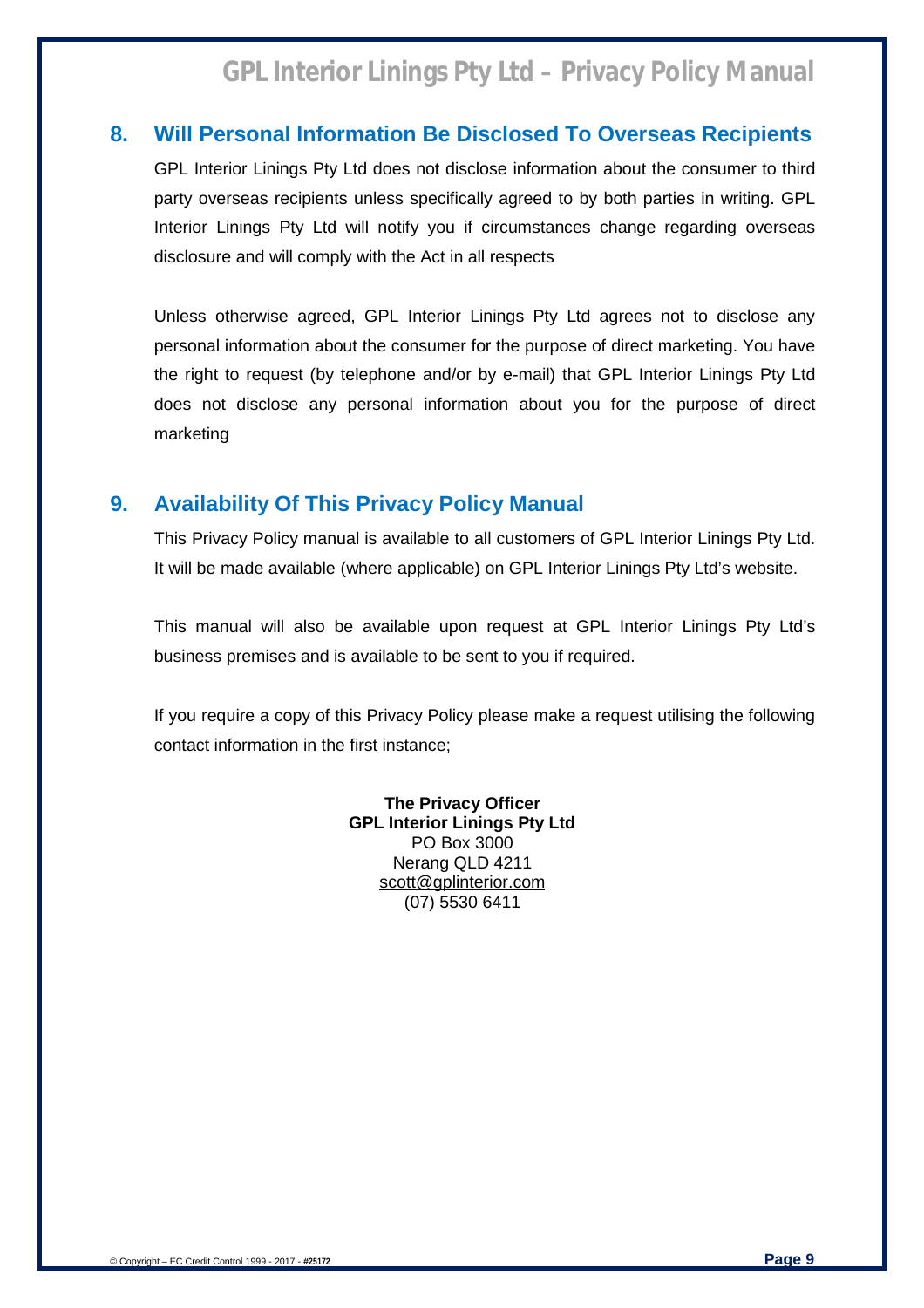### **10. Privacy Officer (Responsibilities)**

GPL Interior Linings Pty Ltd has appointed an internal Privacy Officer to manage its privacy matters. The name of this officer is available by making contact with GPL Interior Linings Pty Ltd. The privacy officers duties include (but are not limited to) the following;

The Privacy Officer needs to be familiar with the APP's. Educational material is available from the office of the Privacy Commissioner which explains what GPL Interior Linings Pty Ltd needs to know in order to comply with the Privacy Act.

If a person complains to the Privacy Commissioner that GPL Interior Linings Pty Ltd has breached their privacy, the Information Commissioner may contact the Privacy Officer to discuss the complaint, and to see whether there is any means of settling the matter. The Privacy Officer shall provide whatever assistance is necessary. The Privacy Officer may be asked to provide background information or identify the staff members who can do so.

### **Complaints**

In the event that a complaint about privacy issues is received the Privacy Officer will:

- 1/ Take ownership of the complaint and ensure that it is dealt with in a timely manner.
- 2/ Acknowledge receipt of the complaint within 24 hours and advise the complainant of their rights.
- 3/ Fully investigate the complaint.
- 4/ Respond, with findings, to the complainant within 30 days of receipt.
- 5/ Keep a record of all complaints received for ongoing review of policies and procedures.

In the event that a complaint about privacy issues is received via a credit reporter the Privacy Officer will:

- 1/ Take ownership of the complaint and ensure that it is dealt with in a timely manner.
- 2/ Acknowledge receipt of the complaint to the credit reporter within 24 hours.
- 3/ Fully investigate the complaint.
- 4/ Respond, with findings, to the credit reporter within 7 days of receipt.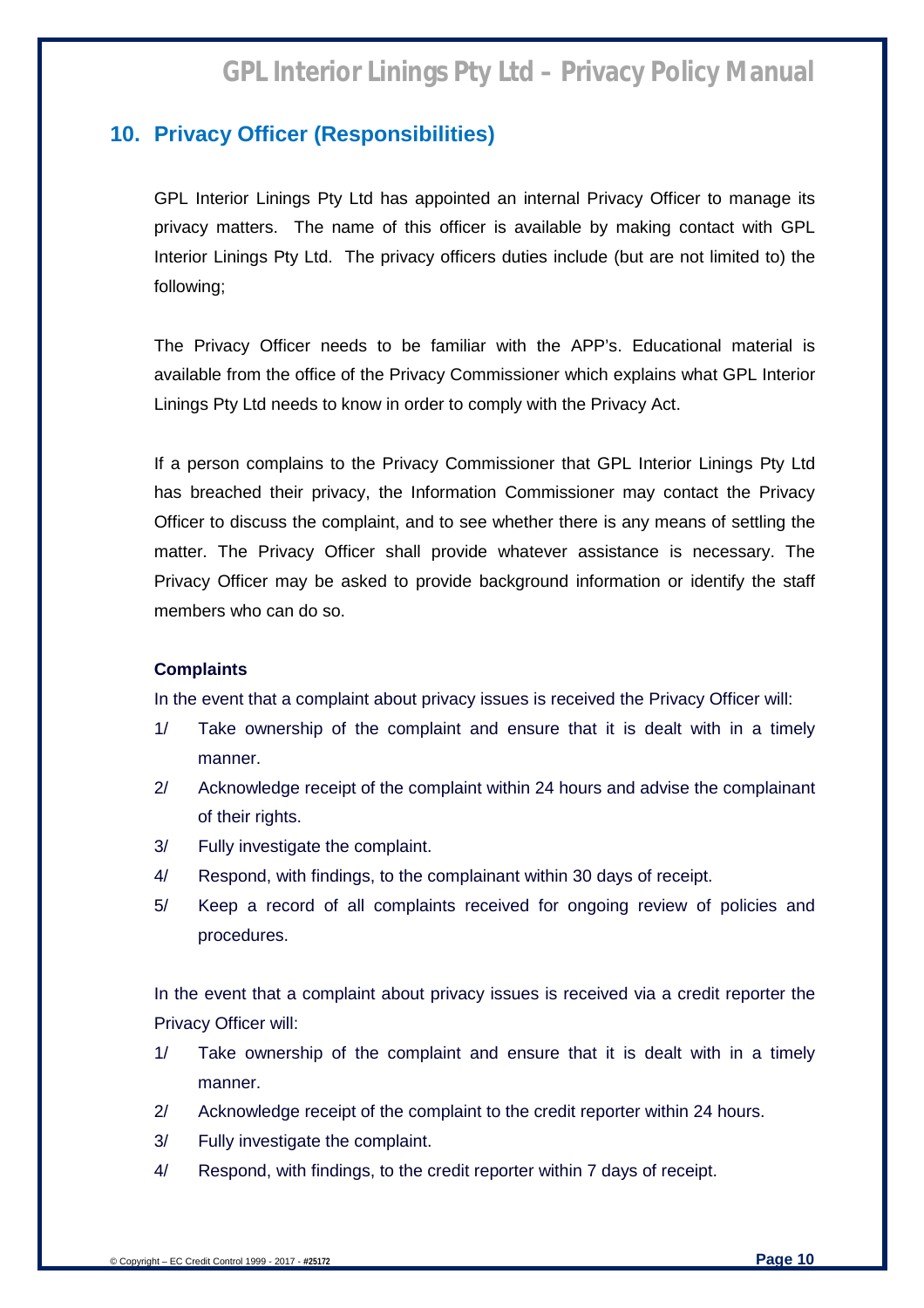5/ Keep a record of all complaints received for ongoing review of policies and procedures.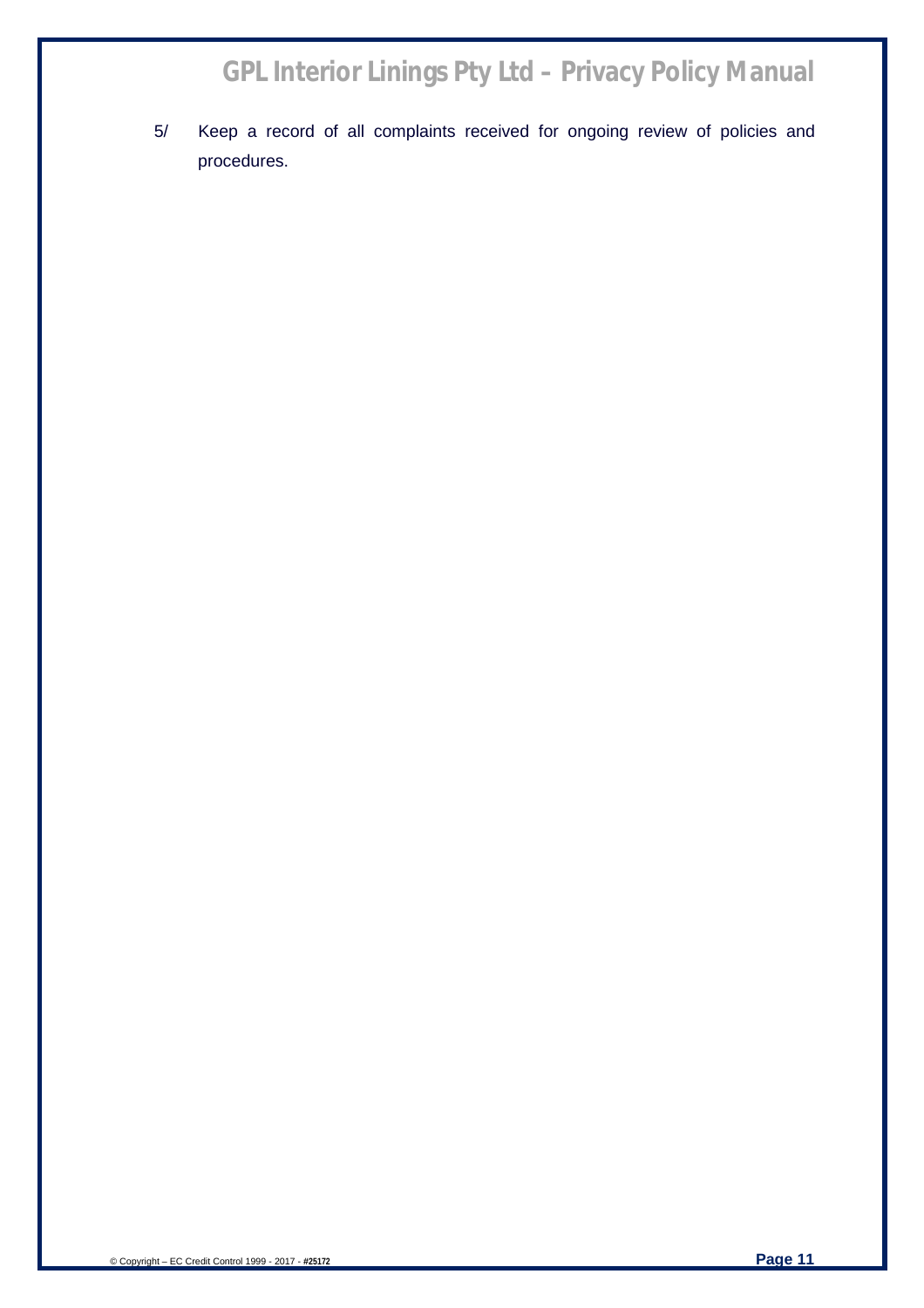### **APPENDIX A - INFORMATION PRIVACY PRINCIPLES**

### **Part 1 – Consideration Of Personal Information Privacy**

### **Australian Privacy Principle 1 – open and transparent management of personal information**

1.1 The object of this principle is to ensure that APP entities manage personal information in an open and transparent way.

### *Compliance with the Australian Privacy Principles etc.*

- 1.2 An APP entity must take such steps as are reasonable in the circumstances to implement practices, procedures and systems relating to the entity's functions or activities that:
	- (a) will ensure that the entity complies with the Australian Privacy Principles and a registered APP code (if any) that binds the entity; and
	- (b) will enable the entity to deal with inquiries or complaints from individuals about the entity's compliance with the Australian Privacy Principles or such a code.

### *APP Privacy policy*

- 1.3 An APP entity must have a clearly expressed and up to date policy (the *APP privacy policy*) about the management of personal information by the entity.
- 1.4 Without limiting subclause 1.3, the APP privacy policy of the APP entity must contain the following information:
	- (a) the kinds of personal information that the entity collects and holds;
	- (b) how the entity collects and holds personal information;
	- (c) the purposes for which the entity collects, holds, uses and discloses personal information;
	- (d) how an individual may access personal information about the individual that is held by the entity and seek the correction of such information;
	- (e) how an individual may complain about a breach of the Australian Privacy Principles, or a registered APP code (if any) that binds the entity, and how the entity will deal with such a complaint;
	- (f) whether the entity is likely to disclose personal information to overseas recipients;
	- (g) if the entity is likely to disclose personal information to overseas recipients—the countries in which such recipients are likely to be located if it is practicable to specify those countries in the policy.

### *Availability of APP privacy policy etc.*

- 1.5 An APP entity must take such steps as are reasonable in the circumstances to make its APP privacy policy available:
	- (a) free of charge; and
	- (b) in such form as is appropriate.

**Note:** An APP entity will usually make its APP privacy policy available on the entity's website.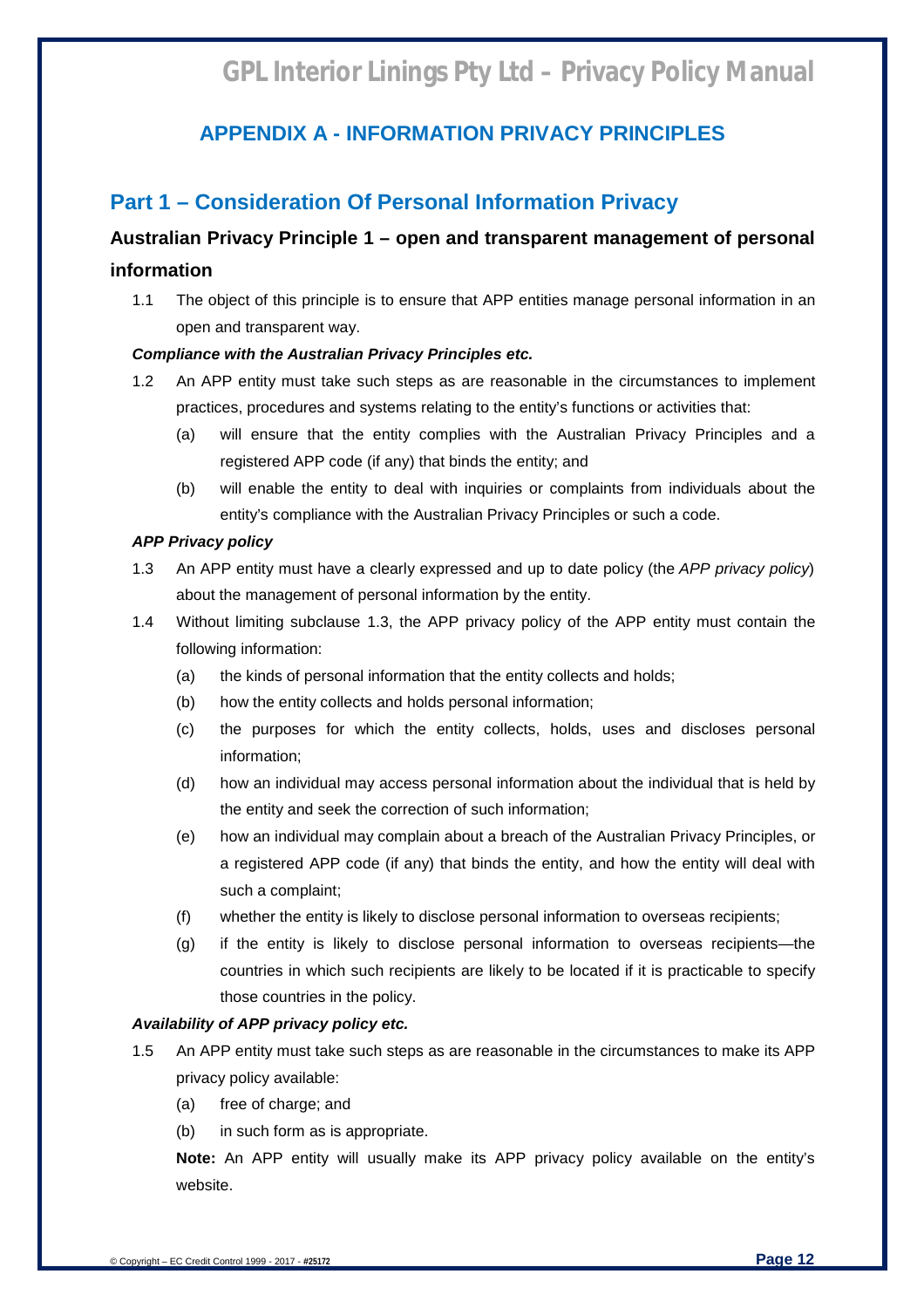1.6 If a person or body requests a copy of the APP privacy policy of an APP entity in a particular form, the entity must take such steps as are reasonable in the circumstances to give the person or body a copy in that form.

### **Australian Privacy Principle 2 – anonymity and pseudonymity**

- 2.1 Individuals must have the option of not identifying themselves, or of using a pseudonym, when dealing with an APP entity in relation to a particular matter.
- 2.2 Subclause 2.1 does not apply if, in relation to that matter:
	- (a) the APP entity is required or authorised by or under an Australian law, or a court/ tribunal order, to deal with individuals who have identified themselves; or
	- (b) it is impracticable for the APP entity to deal with individuals who have not identified themselves or who have used a pseudonym.

### **Part 2 – Collection Of Personal Information**

### **Australian Privacy Principle 3 – collection of solicited personal information**

### *Personal information other than sensitive information*

- 3.1 If an APP entity is an agency, the entity must not collect personal information (other than sensitive information) unless the information is reasonably necessary for, or directly related to, one or more of the entity's functions or activities.
- 3.2 If an APP entity is an organisation, the entity must not collect personal information (other than sensitive information) unless the information is reasonably necessary for one or more of the entity's functions or activities.

### *Sensitive information*

- 3.3 An APP entity must not collect sensitive information about an individual unless:
	- (a) the individual consents to the collection of the information and:
		- (i) if the entity is an agency—the information is reasonably necessary for, or directly related to, one or more of the entity's functions or activities; or
		- (ii) if the entity is an organisation—the information is reasonably necessary for one or more of the entity's functions or activities; or
	- (b) subclause 3.4 applies in relation to the information.
- 3.4 This subclause applies in relation to sensitive information about an individual if:
	- (a) the collection of the information is required or authorised by or under an Australian law or a court/tribunal order; or
	- (b) a permitted general situation exists in relation to the collection of the information by the APP entity; or
	- (c) the APP entity is an organisation and a permitted health situation exists in relation to the collection of the information by the entity; or
	- (d) the APP entity is an enforcement body and the entity reasonably believes that: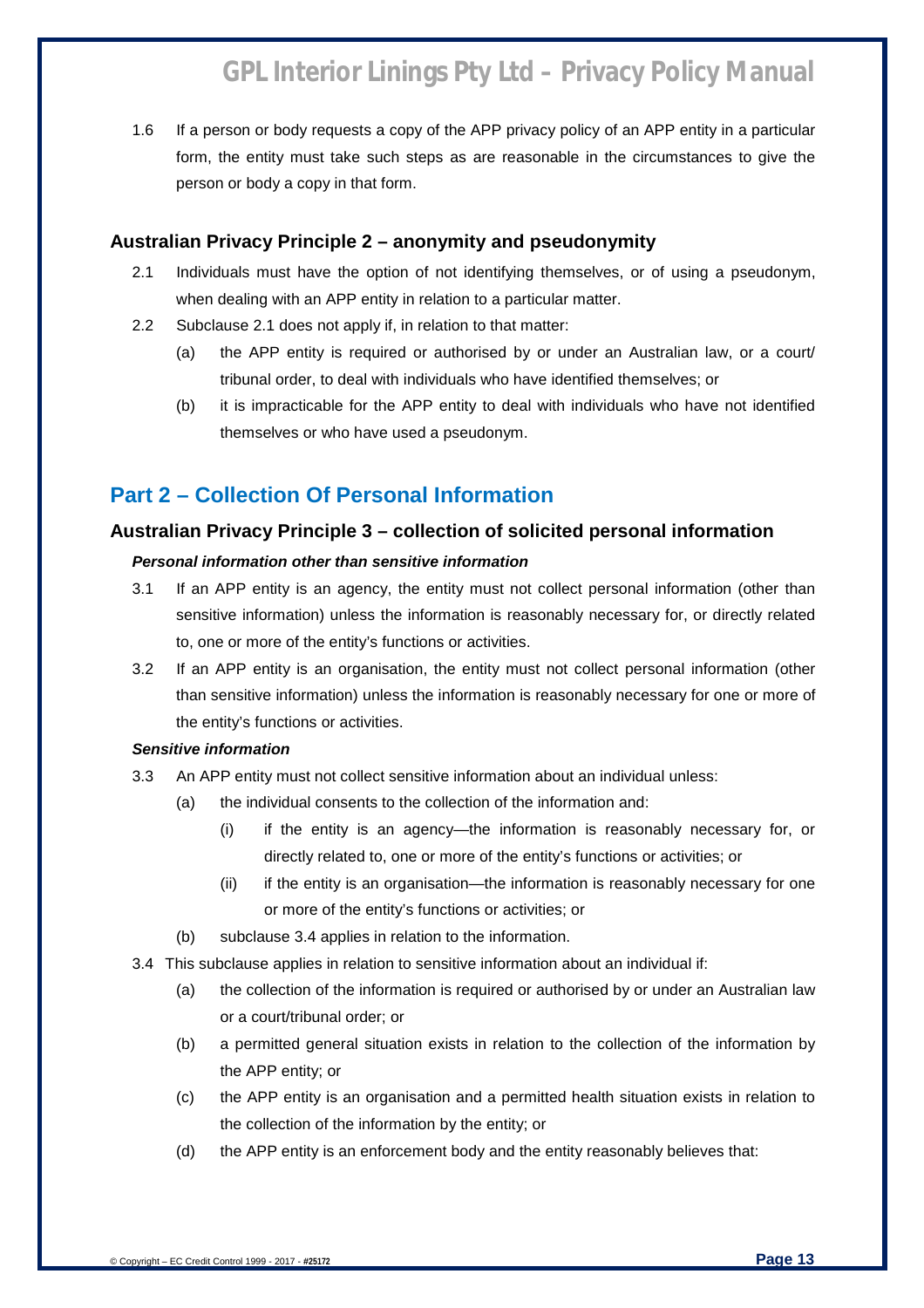- (i) if the entity is the Immigration Department—the collection of the information is reasonably necessary for, or directly related to, one or more enforcement related activities conducted by, or on behalf of, the entity; or
- (ii) otherwise—the collection of the information is reasonably necessary for, or directly related to, one or more of the entity's functions or activities; or
- (e) the APP entity is a non-profit organisation and both of the following apply:
	- (i) the information relates to the activities of the organisation;
	- (ii) the information relates solely to the members of the organisation, or to individuals who have regular contact with the organisation in connection with its activities. Note: For *permitted general situation*, see section 16A. For *permitted health situation*, see section 16B.

#### *Means of collection*

- 3.5 An APP entity must collect personal information only by lawful and fair means.
- 3.6 An APP entity must collect personal information about an individual only from the individual unless:
	- (a) if the entity is an agency:
		- (i) the individual consents to the collection of the information from someone other than the individual; or
		- (ii) the entity is required or authorised by or under an Australian law, or a court/tribunal order, to collect the information from someone other than the individual; or
	- (b) it is unreasonable or impracticable to do so.

### *Solicited personal information*

3.7 This principle applies to the collection of personal information that is solicited by an APP entity.

### **Australian Privacy Principle 4 – dealing with unsolicited personal information**

- 4.1 If:
	- (a) an APP entity receives personal information; and
	- (b) the entity did not solicit the information;

the entity must, within a reasonable period after receiving the information, determine whether or not the entity could have collected the information under Australian Privacy Principle 3 if the entity had solicited the information.

- 4.2 The APP entity may use or disclose the personal information for the purposes of making the determination under subclause 4.1.
- 4.3 If:
	- (a) the APP entity determines that the entity could not have collected the personal information; and
	- (b) the information is not contained in a Commonwealth record;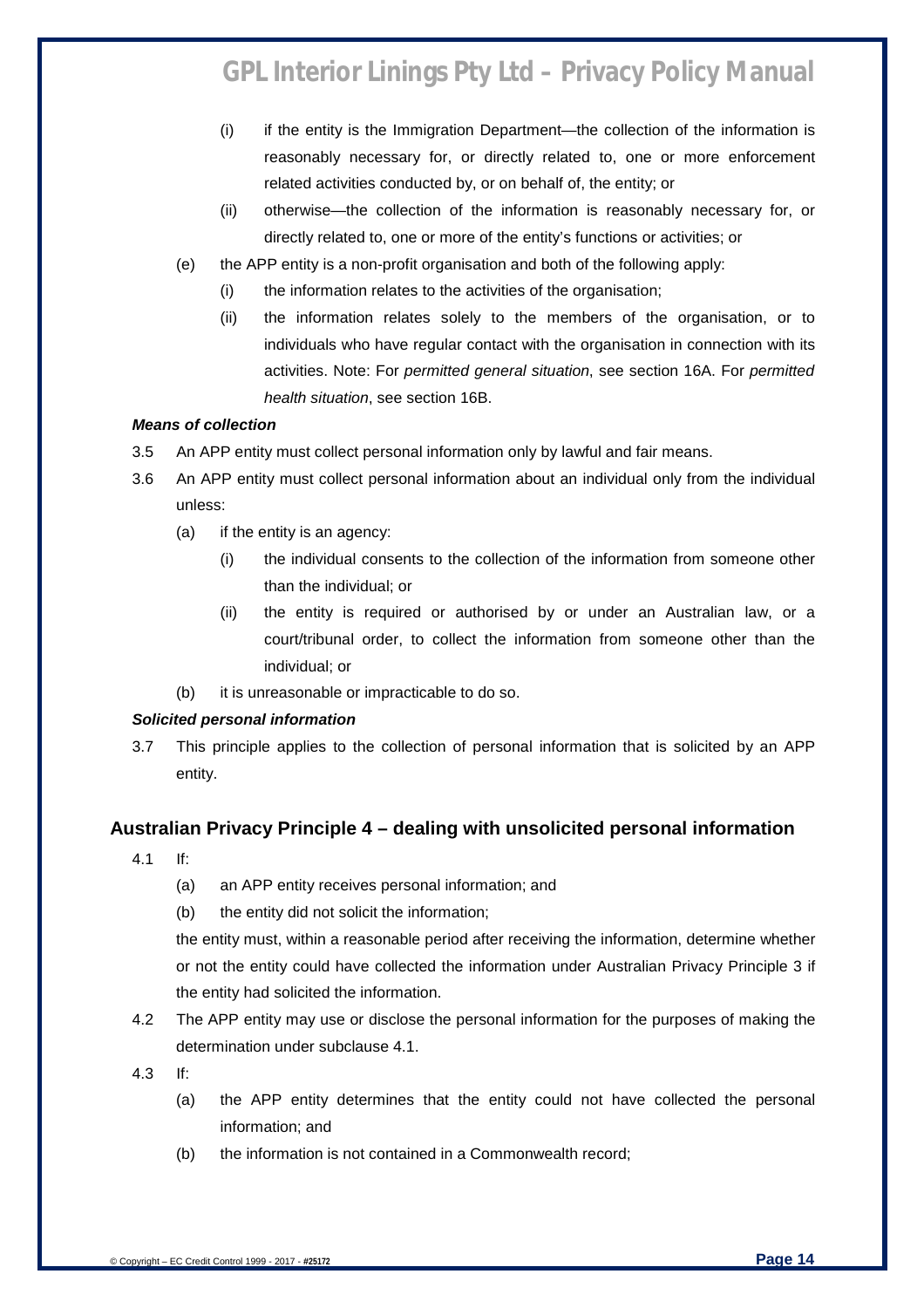the entity must, as soon as practicable but only if it is lawful and reasonable to do so, destroy the information or ensure that the information is de-identified.

4.4 If subclause 4.3 does not apply in relation to the personal information, Australian Privacy Principles 5 to 13 apply in relation to the information as if the entity had collected the information under Australian Privacy Principle 3.

### **Australian Privacy Principle 5 – notification of the collection of personal information**

- 5.1 At or before the time or, if that is not practicable, as soon as practicable after, an APP entity collects personal information about an individual, the entity must take such steps (if any) as are reasonable in the circumstances:
	- (a) to notify the individual of such matters referred to in subclause 5.2 as are reasonable in the circumstances; or
	- (b) to otherwise ensure that the individual is aware of any such matters.
- 5.2 The matters for the purposes of subclause 5.1 are as follows:
	- (a) the identity and contact details of the APP entity;
	- (b) if:
		- (i) the APP entity collects the personal information from someone other than the individual; or
		- (ii) the individual may not be aware that the APP entity has collected the personal information;

the fact that the entity so collects, or has collected, the information and the circumstances of that collection;

- (c) if the collection of the personal information is required or authorised by or under an Australian law or a court/tribunal order— the fact that the collection is so required or authorised (including the name of the Australian law, or details of the court/ tribunal order, that requires or authorises the collection);
- (d) the purposes for which the APP entity collects the personal information;
- (e) the main consequences (if any) for the individual if all or some of the personal information is not collected by the APP entity;
- (f) any other APP entity, body or person, or the types of any other APP entities, bodies or persons, to which the APP entity usually discloses personal information of the kind collected by the entity;
- (g) that the APP privacy policy of the APP entity contains information about how the individual may access the personal information about the individual that is held by the entity and seek the correction of such information;
- (h) that the APP privacy policy of the APP entity contains information about how the individual may complain about a breach of the Australian Privacy Principles, or a registered APP code (if any) that binds the entity, and how the entity will deal with such a complaint;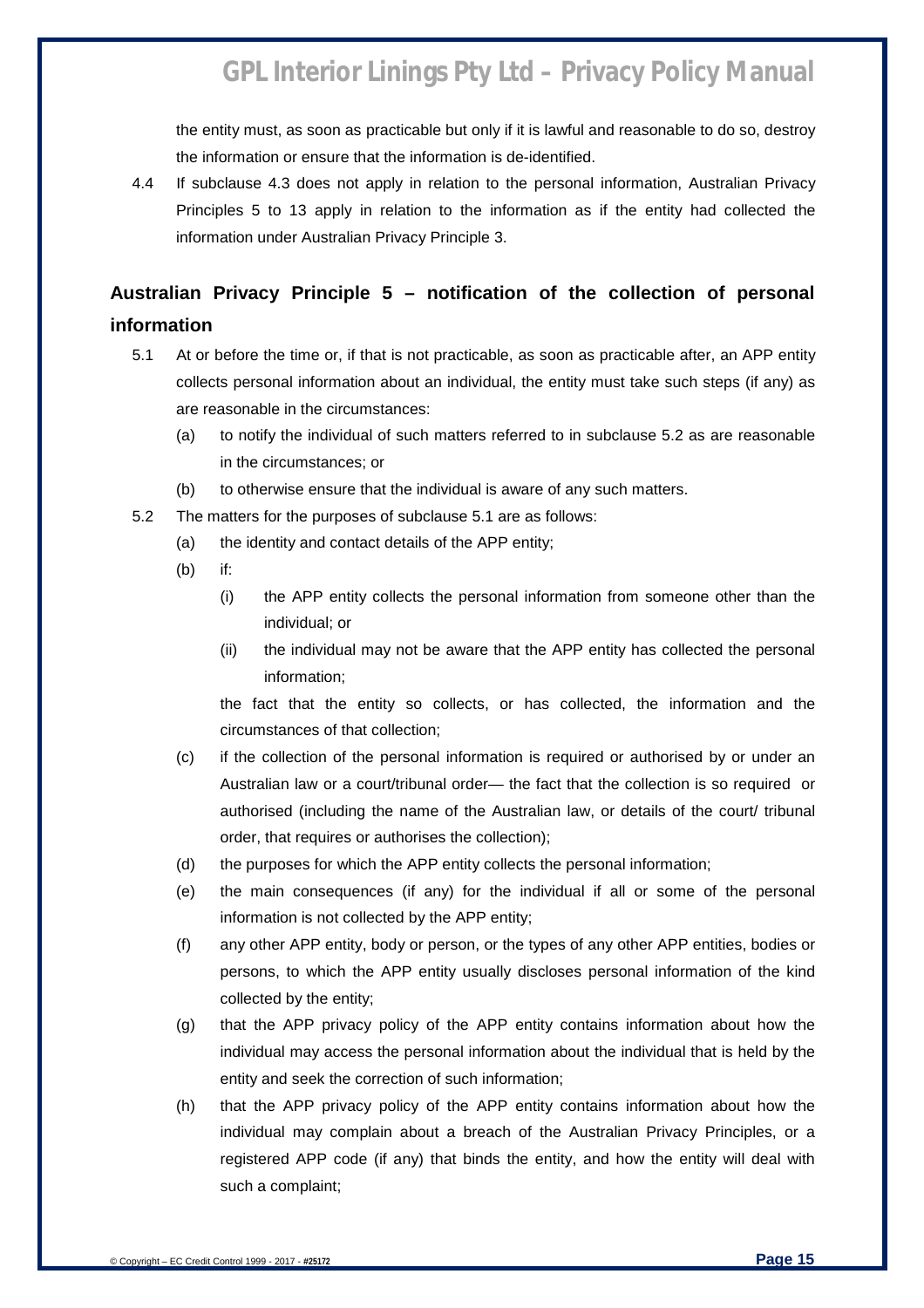- (i) whether the APP entity is likely to disclose the personal information to overseas recipients;
- (i) if the APP entity is likely to disclose the personal information to overseas recipients the countries in which such recipients are likely to be located if it is practicable to specify those countries in the notification or to otherwise make the individual aware of them.

### **Part 3 – Dealing With Personal Information**

### **Australian Privacy Principle 6 – use or disclosure of personal information**

### **Use or disclosure**

- 6.1 If an APP entity holds personal information about an individual that was collected for a particular purpose (the primary purpose), the entity must not use or disclose the information for another purpose (the secondary purpose) unless:
	- (a) the individual has consented to the use or disclosure of the information; or
	- (b) subclause 6.2 or 6.3 applies in relation to the use or disclosure of the information.

**Note:** Australian Privacy Principle 8 sets out requirements for the disclosure of personal information to a person who is not in Australia or an external Territory.

- 6.2 This subclause applies in relation to the use or disclosure of personal information about an individual if:
	- (a) the individual would reasonably expect the APP entity to use or disclose the information for the secondary purpose and the secondary purpose is:
		- (i) if the information is sensitive information—directly related to the primary purpose; or
		- (ii) if the information is not sensitive information—related to the primary purpose; or
	- (b) the use or disclosure of the information is required or authorised by or under an Australian law or a court/tribunal order; or
	- (c) a permitted general situation exists in relation to the use or disclosure of the information by the APP entity; or
	- (d) he APP entity is an organisation and a permitted health situation exists in relation to the use or disclosure of the information by the entity; or
	- (e) the APP entity reasonably believes that the use or disclosure of the information is reasonably necessary for one or more enforcement related activities conducted by, or on behalf of, an enforcement body.

**Note:** For *permitted general situation*, see section 16A. For *permitted health situation*, see section 16B.

- 6.3 This subclause applies in relation to the disclosure of personal information about an individual by an APP entity that is an agency if:
	- (a) the agency is not an enforcement body; and
	- (b) the information is biometric information or biometric templates; and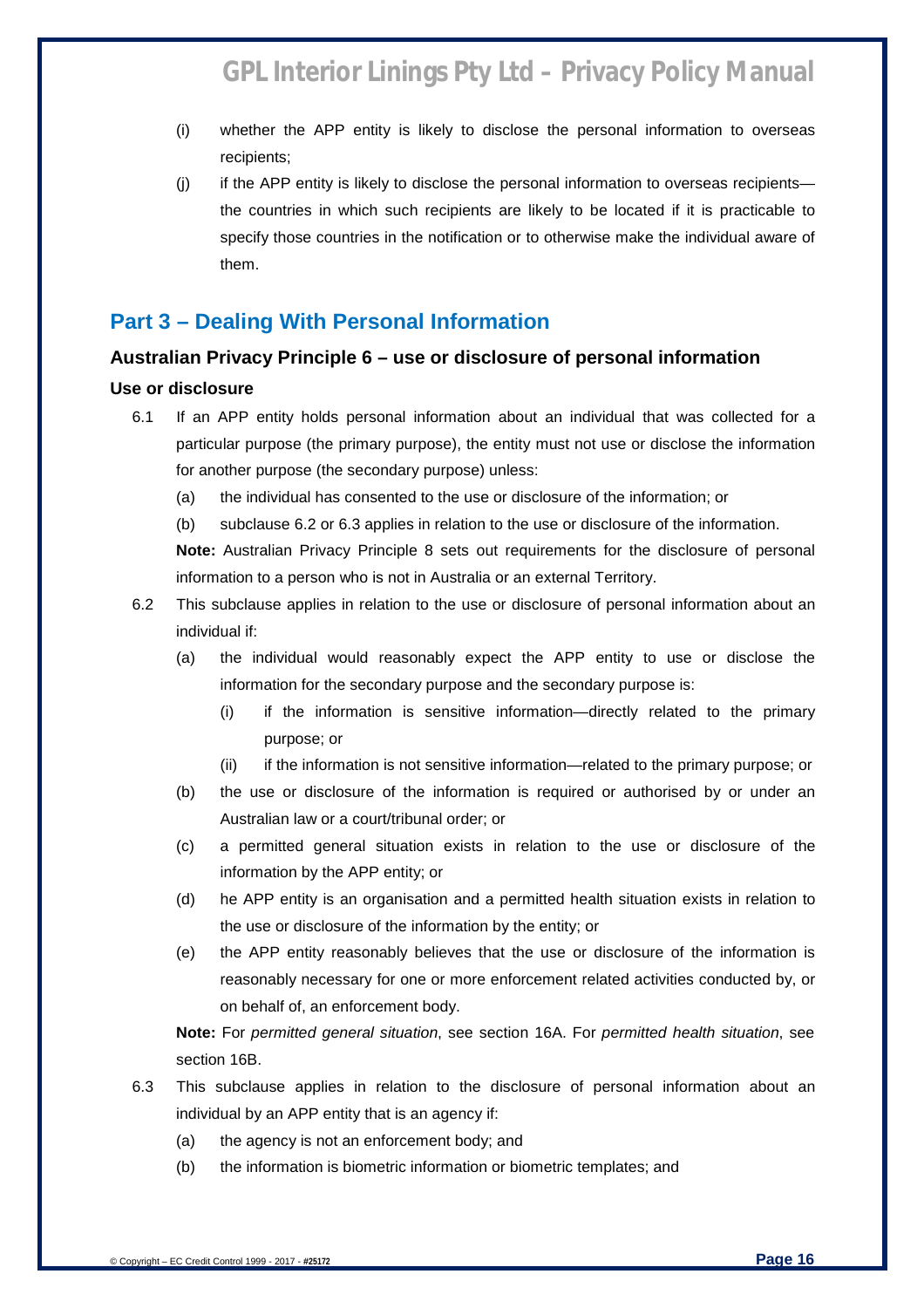- (c) the recipient of the information is an enforcement body; and
- (d) the disclosure is conducted in accordance with the guidelines made by the Commissioner for the purposes of this paragraph.

#### 6.4 If:

- (a) the APP entity is an organisation; and
- (b) subsection 16B(2) applied in relation to the collection of the personal information by the entity;

the entity must take such steps as are reasonable in the circumstances to ensure that the information is de-identified before the entity discloses it in accordance with subclause 6.1 or 6.2.

#### *Written note of use or disclosure*

6.5 If an APP entity uses or discloses personal information in accordance with paragraph 6.2(e), the entity must make a written note of the use or disclosure.

#### *Related bodies corporate*

6.6 If:

- (a) an APP entity is a body corporate; and
- (b) the entity collects personal information from a related body corporate;

this principle applies as if the entity's primary purpose for the collection of the information were the primary purpose for which the related body corporate collected the information.

#### *Exceptions*

- 6.7 This principle does not apply to the use or disclosure by an organisation of:
	- (a) personal information for the purpose of direct marketing; or
	- (b) government related identifiers.

### **Australian Privacy Principle 7 – direct marketing**

### *Direct marketing*

7.1 If an organisation holds personal information about an individual, the organisation must not use or disclose the information for the purpose of direct marketing.

**Note:** An act or practice of an agency may be treated as an act or practice of an organisation, see section 7A.

### *Exceptions – personal information other than sensitive information*

- 7.2 Despite subclause 7.1, an organisation may use or disclose personal information (other than sensitive information) about an individual for the purpose of direct marketing if:
	- (a) the organisation collected the information from the individual; and
	- (b) the individual would reasonably expect the organisation to use or disclose the information for that purpose; and
	- (c) the organisation provides a simple means by which the individual may easily request not to receive direct marketing communications from the organisation; and
	- (d) the individual has not made such a request to the organisation.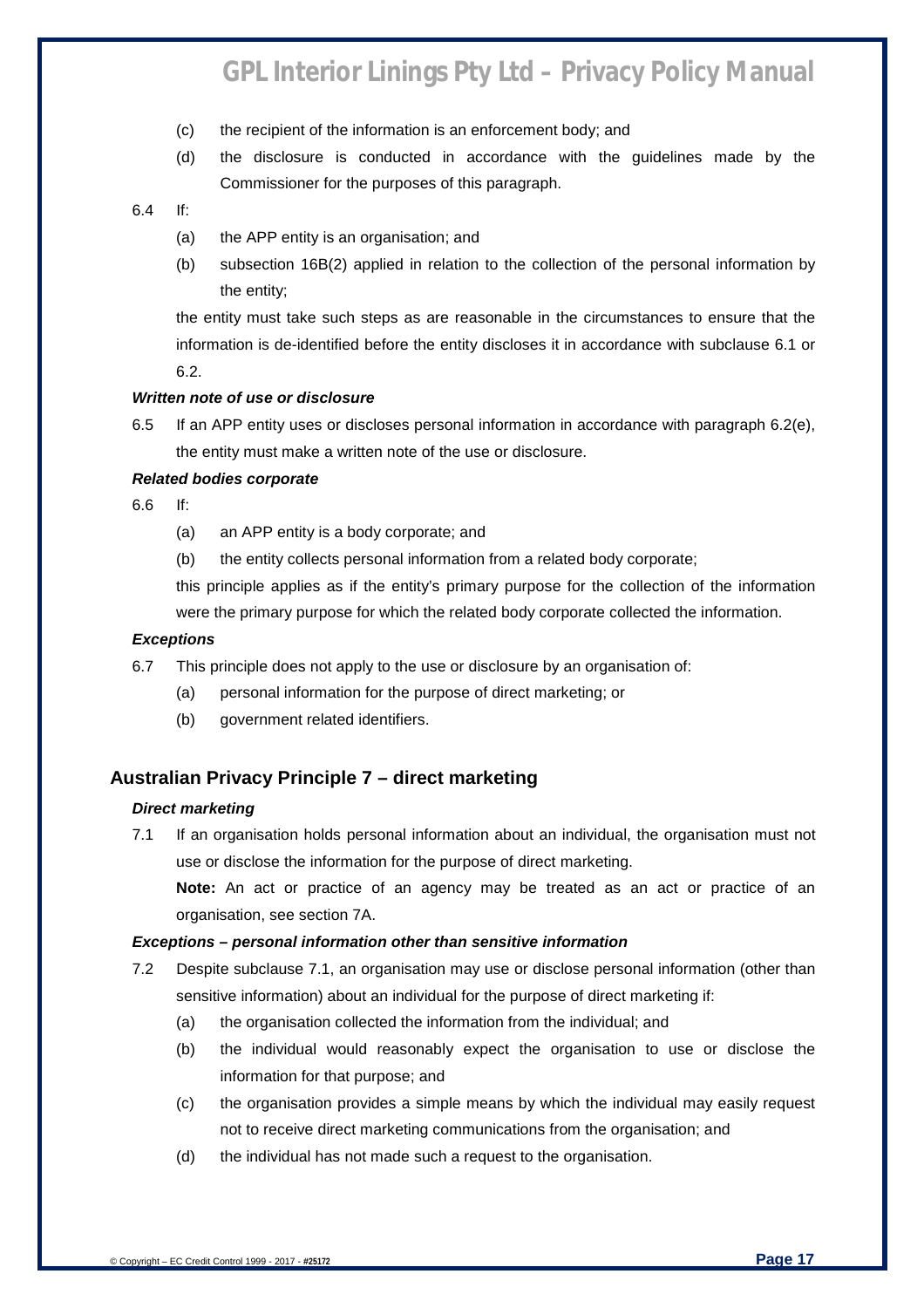- 7.3 Despite subclause 7.1, an organisation may use or disclose personal information (other than sensitive information) about an individual for the purpose of direct marketing if:
	- (a) the organisation collected the information from:
		- (i) the individual and the individual would not reasonably expect the organisation to use or disclose the information for that purpose; or
		- (ii) someone other than the individual; and
	- (b) either:
		- (i) the individual has consented to the use or disclosure of the information for that purpose; or
		- (ii) it is impracticable to obtain that consent; and
	- (c) the organisation provides a simple means by which the individual may easily request not to receive direct marketing communications from the organisation; and
	- (d) in each direct marketing communication with the individual:
		- (i) the organisation includes a prominent statement that the individual may make such a request; or
		- (ii) the organisation otherwise draws the individual's attention to the fact that the individual may make such a request; and
	- (e) the individual has not made such a request to the organisation.

#### *Exception – sensitive information*

7.4 Despite subclause 7.1, an organisation may use or disclose sensitive information about an individual for the purpose of direct marketing if the individual has consented to the use or disclosure of the information for that purpose.

#### *Exception – contracted service providers*

- 7.5 Despite subclause 7.1, an organisation may use or disclose personal information for the purpose of direct marketing if:
	- (a) the organisation is a contracted service provider for a Commonwealth contract; and
	- (b) the organisation collected the information for the purpose of meeting (directly or indirectly) an obligation under the contract; and
	- (c) the use or disclosure is necessary to meet (directly or indirectly) such an obligation.

### *Individual may request not to receive direct marketing communications etc.*

- 7.6 If an organisation (the first organisation) uses or discloses personal information about an individual:
	- (a) for the purpose of direct marketing by the first organisation; or
	- (b) for the purpose of facilitating direct marketing by other organisations;
	- the individual may:
	- (c) if paragraph (a) applies—request not to receive direct marketing communications from the first organisation; and
	- (d) if paragraph (b) applies—request the organisation not to use or disclose the information for the purpose referred to in that paragraph; and
	- (e) request the first organisation to provide its source of the information.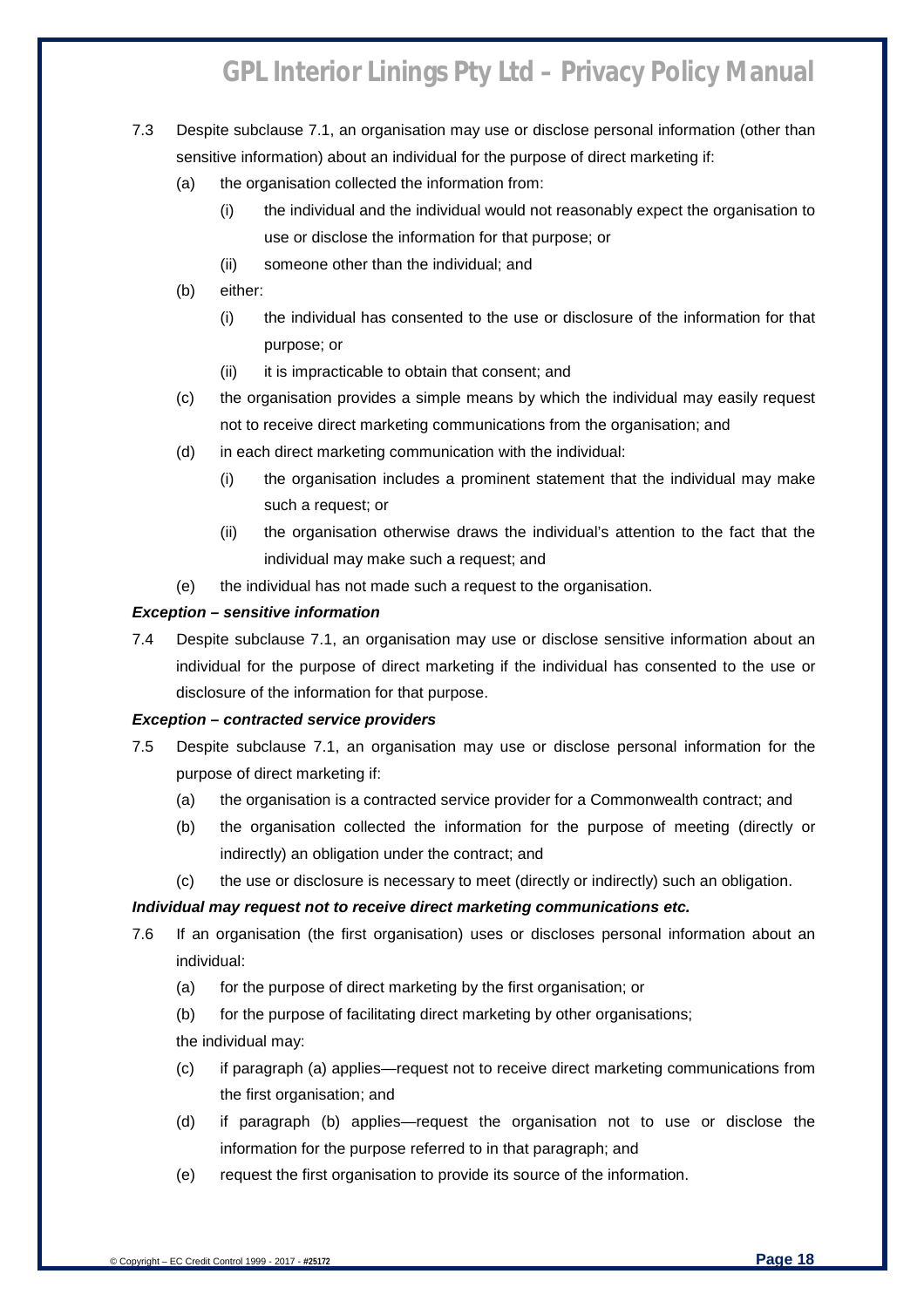- 7.7 If an individual makes a request under subclause 7.6, the first organisation must not charge the individual for the making of, or to give effect to, the request and:
	- (a) if the request is of a kind referred to in paragraph 7.6(c) or (d)—the first organisation must give effect to the request within a reasonable period after the request is made; and
	- (b) if the request is of a kind referred to in paragraph  $7.6(e)$ —the organisation must, within a reasonable period after the request is made, notify the individual of its source unless it is impracticable or unreasonable to do so.

### *Interaction with other legislation*

- 7.8 This principle does not apply to the extent that any of the following apply:
	- (a) the *Do Not Call Register Act 2006*;
	- (b) the *Spam Act 2003*;
	- (c) any other Act of the Commonwealth, or a Norfolk Island enactment, prescribed by the regulations.

### **Australian Privacy Principle 8 – cross-border disclosure of personal information**

- 8.1 Before an APP entity discloses personal information about an individual to a person (the overseas recipient):
	- (a) who is not in Australia or an external Territory; and
	- (b) who is not the entity or the individual;

the entity must take such steps as are reasonable in the circumstances to ensure that the overseas recipient does not breach the Australian Privacy Principles (other than Australian Privacy Principle 1) in relation to the information.

**Note**: In certain circumstances, an act done, or a practice engaged in, by the overseas recipient is taken, under section 16C, to have been done, or engaged in, by the APP entity and to be a breach of the Australian Privacy Principles.

- 8.2 Subclause 8.1 does not apply to the disclosure of personal information about an individual by an APP entity to the overseas recipient if:
	- (a) the entity reasonably believes that:
		- (i) the recipient of the information is subject to a law, or binding scheme, that has the effect of protecting the information in a way that, overall, is at least substantially similar to the way in which the Australian Privacy Principles protect the information; and
		- (ii) there are mechanisms that the individual can access to take action to enforce that protection of the law or binding scheme; or
	- (b) both of the following apply:
		- (i) the entity expressly informs the individual that if he or she consents to the disclosure of the information, subclause 8.1 will not apply to the disclosure;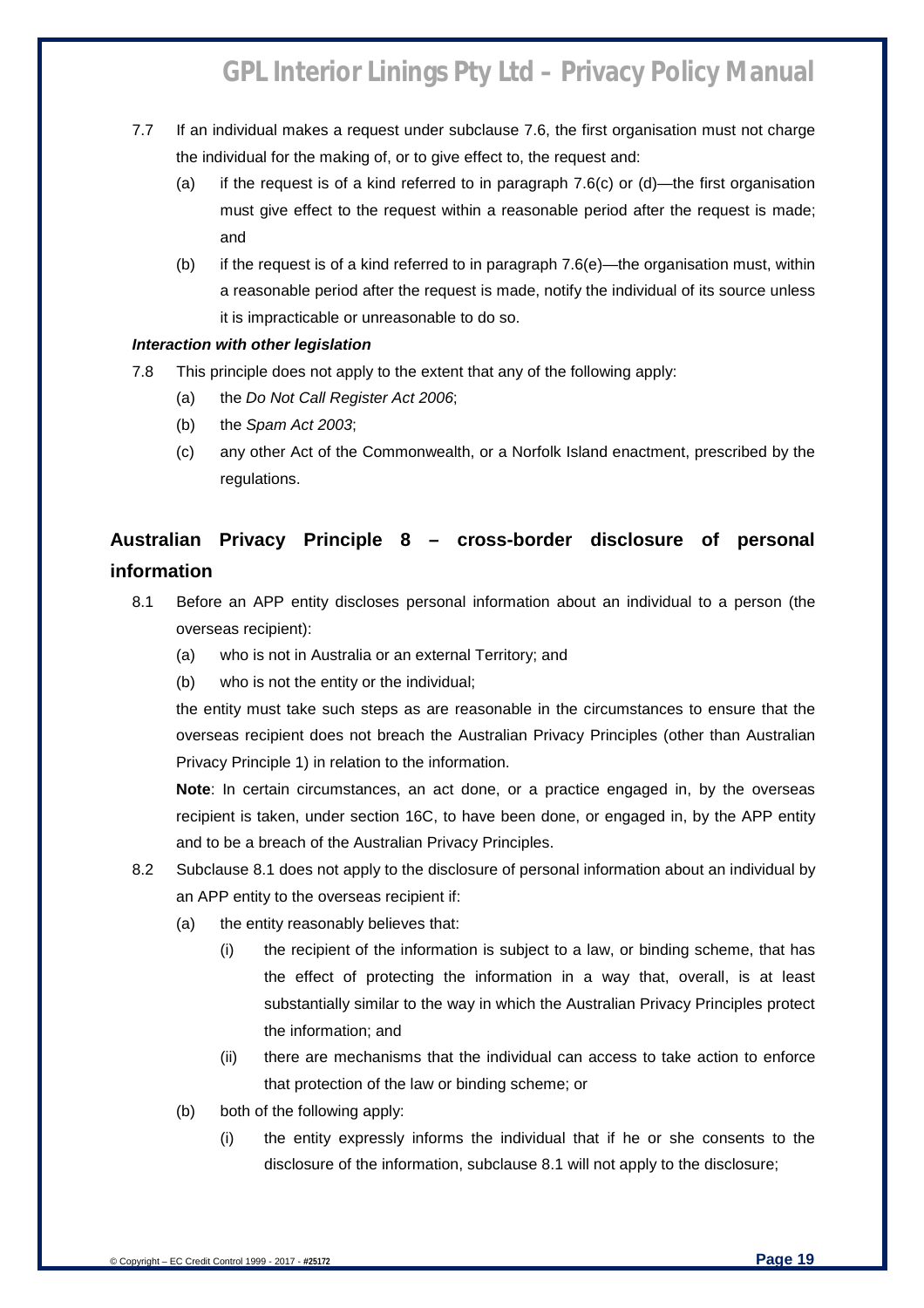- (ii) after being so informed, the individual consents to the disclosure; or
- (c) the disclosure of the information is required or authorised by or under an Australian law or a court/tribunal order; or
- (d) a permitted general situation (other than the situation referred to in item 4 or 5 of the table in subsection 16A(1)) exists in relation to the disclosure of the information by the APP entity; or
- (e) the entity is an agency and the disclosure of the information is required or authorised by or under an international agreement relating to information sharing to which Australia is a party; or
- (f) the entity is an agency and both of the following apply:
	- (i) the entity reasonably believes that the disclosure of the information is reasonably necessary for one or more enforcement related activities conducted by, or on behalf of, an enforcement body;
	- (ii) the recipient is a body that performs functions, or exercises powers, that are similar to those performed or exercised by an enforcement body.

**Note:** For *permitted general situation*, see section 16A.

### **Australian Privacy Principle 9 – adoption, use or disclosure of government related identifiers**

#### *Adoption of government related identifiers*

- 9.1 An organisation must not adopt a government related identifier of an individual as its own identifier of the individual unless:
	- (a) the adoption of the government related identifier is required or authorised by or under an Australian law or a court/tribunal order; or
	- (b) subclause 9.3 applies in relation to the adoption.

**Note:** An act or practice of an agency may be treated as an act or practice of an organisation, see section 7A.

#### *Use or disclosure of government related identifiers*

- 9.2 An organisation must not use or disclose a government related identifier of an individual unless:
	- (a) the use or disclosure of the identifier is reasonably necessary for the organisation to verify the identity of the individual for the purposes of the organisation's activities or functions; or
	- (b) the use or disclosure of the identifier is reasonably necessary for the organisation to fulfil its obligations to an agency or a State or Territory authority; or
	- (c) the use or disclosure of the identifier is required or authorised by or under an Australian law or a court/tribunal order; or
	- (d) a permitted general situation (other than the situation referred to in item 4 or 5 of the table in subsection 16A(1)) exists in relation to the use or disclosure of the identifier; or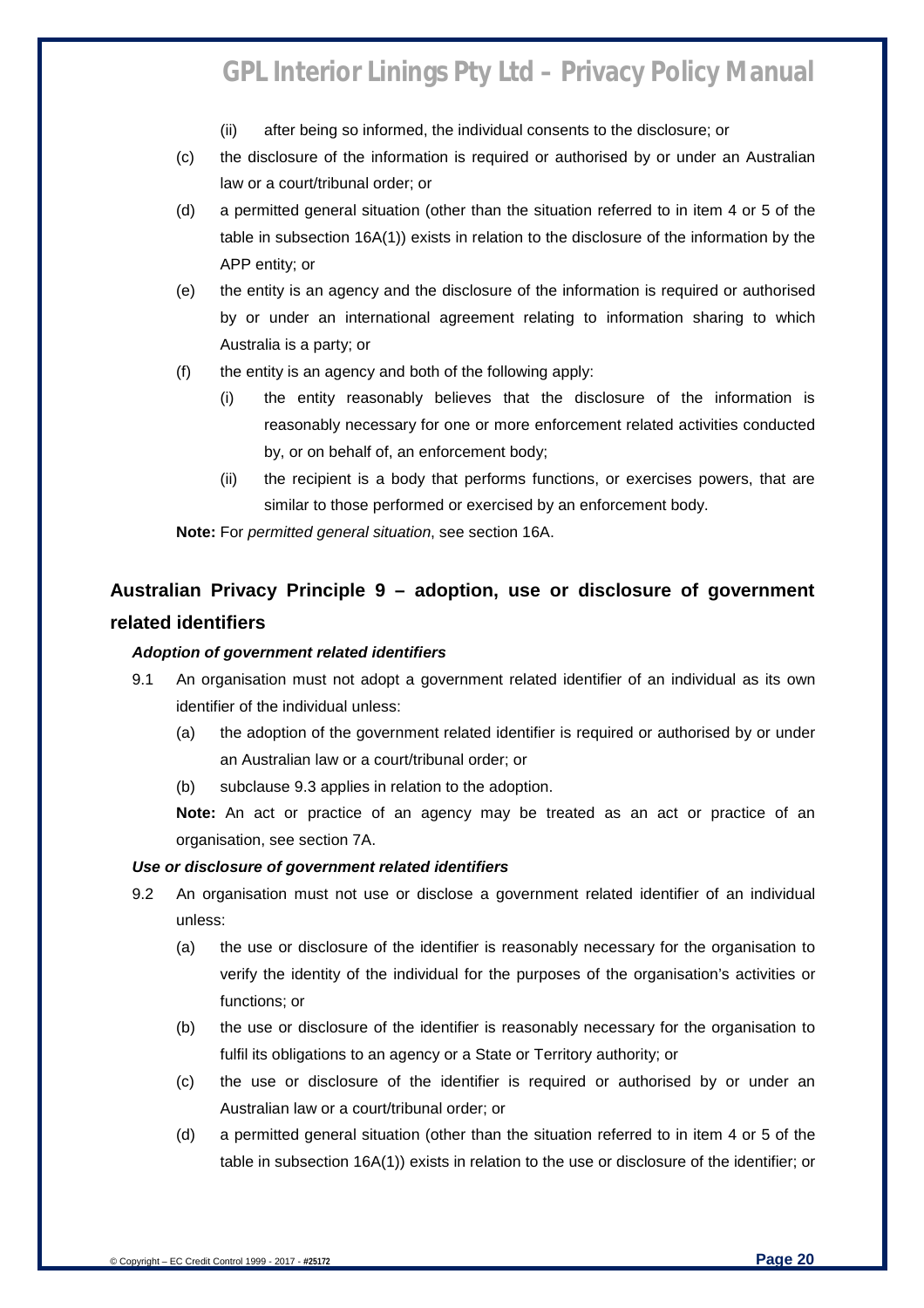- (e) the organisation reasonably believes that the use or disclosure of the identifier is reasonably necessary for one or more enforcement related activities conducted by, or on behalf of, an enforcement body; or
- (f) subclause 9.3 applies in relation to the use or disclosure.

**Note 1:** An act or practice of an agency may be treated as an act or practice of an organisation, see section 7A.

**Note 2:** For *permitted general situation*, see section 16A.

#### *Regulations about adoption, use or disclosure*

- 9.3 This subclause applies in relation to the adoption, use or disclosure by an organisation of a government related identifier of an individual if:
	- (a) the identifier is prescribed by the regulations; and
	- (b) the organisation is prescribed by the regulations, or is included in a class of organisations prescribed by the regulations; and
	- (c) the adoption, use or disclosure occurs in the circumstances prescribed by the regulations.

**Note:** There are prerequisites that must be satisfied before the matters mentioned in this subclause are prescribed, see subsections 100(2) and (3).

### **Part 4 – Integrity Of Personal Information**

### **Australian Privacy Principle 10 – quality of personal information**

- 10.1 An APP entity must take such steps (if any) as are reasonable in the circumstances to ensure that the personal information that the entity collects is accurate, up to date and complete.
- 10.2 An APP entity must take such steps (if any) as are reasonable in the circumstances to ensure that the personal information that the entity uses or discloses is, having regard to the purpose of the use or disclosure, accurate, up to date, complete and relevant.

### **Australian Privacy Principle 11 – security of personal information**

- 11.1 If an APP entity holds personal information, the entity must take such steps as are reasonable in the circumstances to protect the information:
	- (a) from misuse, interference and loss; and
	- (b) from unauthorised access, modification or disclosure.
- 11.2 If:
	- (a) an APP entity holds personal information about an individual; and
	- (b) the entity no longer needs the information for any purpose for which the information may be used or disclosed by the entity under this Schedule; and
	- (c) the information is not contained in a Commonwealth record; and
	- (d) the entity is not required by or under an Australian law, or a court/tribunal order, to retain the information;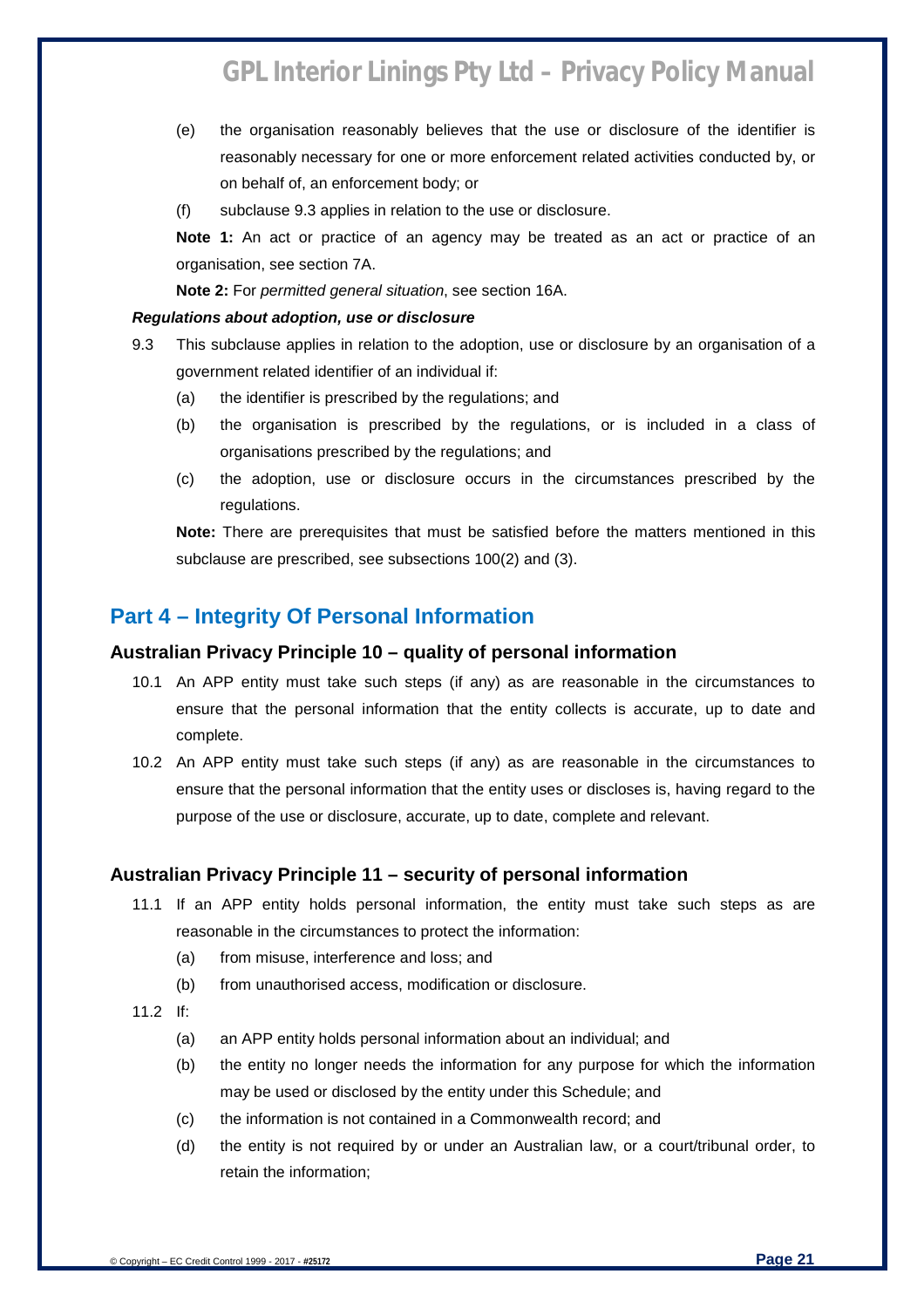the entity must take such steps as are reasonable in the circumstances to destroy the information or to ensure that the information is de-identified.

### **Part 5 – Access To, And Correction Of, Personal Information**

### **Australian Privacy Principle 12 – access to personal information**

#### *Access*

12.1 If an APP entity holds personal information about an individual, the entity must, on request by the individual, give the individual access to the information.

#### *Exception to access – agency*

- 12.2 If:
	- (a) the APP entity is an agency; and
	- (b) the entity is required or authorised to refuse to give the individual access to the personal information by or under:
		- (i) the Freedom of Information Act; or
		- (ii) any other Act of the Commonwealth, or a Norfolk Island enactment, that provides for access by persons to documents;

then, despite subclause 12.1, the entity is not required to give access to the extent that the entity is required or authorised to refuse to give access.

#### *Exception to access – organisation*

- 12.3 If the APP entity is an organisation then, despite subclause 12.1, the entity is not required to give the individual access to the personal information to the extent that:
	- (a) the entity reasonably believes that giving access would pose a serious threat to the life, health or safety of any individual, or to public health or public safety; or
	- (b) giving access would have an unreasonable impact on the privacy of other individuals; or
	- (c) the request for access is frivolous or vexatious; or
	- (d) the information relates to existing or anticipated legal proceedings between the entity and the individual, and would not be accessible by the process of discovery in those proceedings; or
	- (e) giving access would reveal the intentions of the entity in relation to negotiations with the individual in such a way as to prejudice those negotiations; or
	- (f) giving access would be unlawful; or
	- (g) denying access is required or authorised by or under an Australian law or a court/ tribunal order; or
	- (h) both of the following apply:
		- (i) the entity has reason to suspect that unlawful activity, or misconduct of a serious nature, that relates to the entity's functions or activities has been, is being or may be engaged in;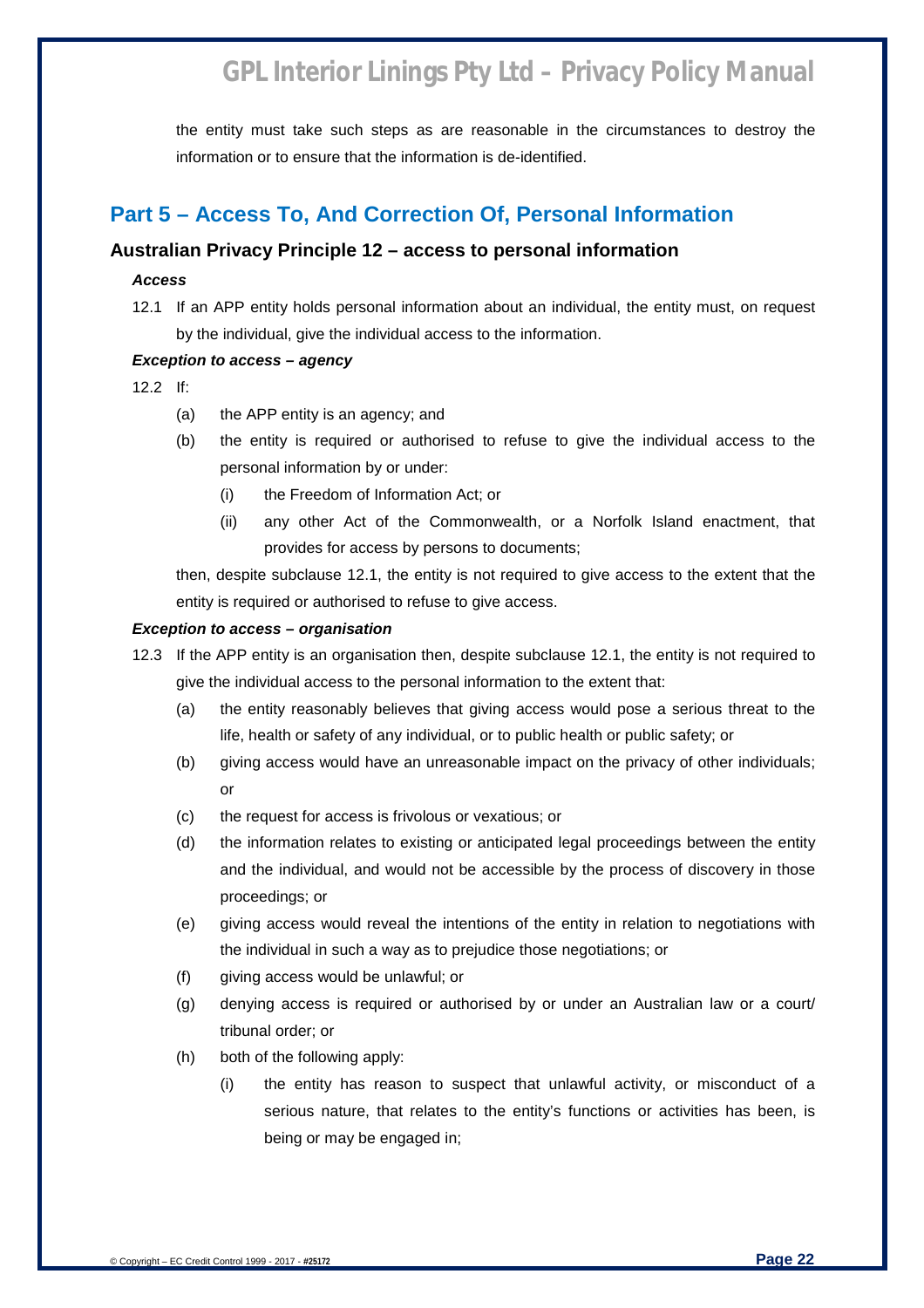- (ii) giving access would be likely to prejudice the taking of appropriate action in relation to the matter; or
- (i) giving access would be likely to prejudice one or more enforcement related activities conducted by, or on behalf of, an enforcement body; or
- (j) giving access would reveal evaluative information generated within the entity in connection with a commercially sensitive decision-making process.

#### *Dealing with requests for access*

- 12.4 The APP entity must:
	- (a) respond to the request for access to the personal information:
		- (i) if the entity is an agency—within 30 days after the request is made; or
		- (ii) if the entity is an organisation—within a reasonable period after the request is made; and
	- (b) give access to the information in the manner requested by the individual, if it is reasonable and practicable to do so.

#### *Other means of access*

12.5 If the APP entity refuses:

- (a) to give access to the personal information because of subclause 12.2 or 12.3; or
- (b) to give access in the manner requested by the individual;

the entity must take such steps (if any) as are reasonable in the circumstances to give access in a way that meets the needs of the entity and the individual.

12.6 Without limiting subclause 12.5, access may be given through the use of a mutually agreed intermediary.

#### *Access charges*

- 12.7 If the APP entity is an agency, the entity must not charge the individual for the making of the request or for giving access to the personal information.
- 12.8 If:
	- (a) the APP entity is an organisation; and
	- (b) the entity charges the individual for giving access to the personal information;

the charge must not be excessive and must not apply to the making of the request.

### *Refusal to give access*

- 12.9 If the APP entity refuses to give access to the personal information because of subclause 12.2 or 12.3, or to give access in the manner requested by the individual, the entity must give the individual a written notice that sets out:
	- (a) the reasons for the refusal except to the extent that, having regard to the grounds for the refusal, it would be unreasonable to do so; and
	- (b) the mechanisms available to complain about the refusal; and
	- (c) any other matter prescribed by the regulations.
- 12.10 If the APP entity refuses to give access to the personal information because of paragraph 12.3(j), the reasons for the refusal may include an explanation for the commercially sensitive decision.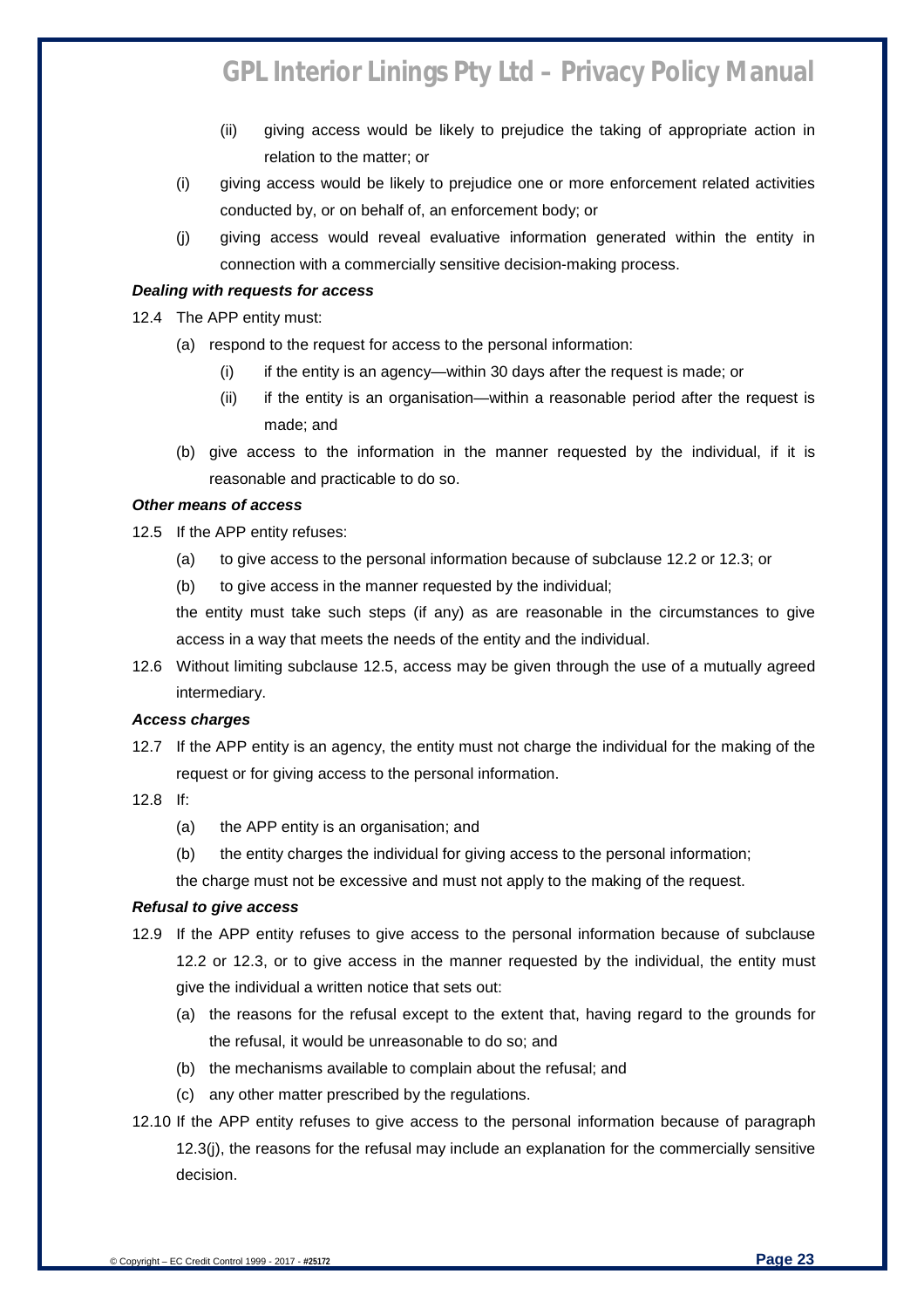### **Australian Privacy Principle 13 – correction of personal information**

### *Correction*

- 13.1 If:
	- (a) an APP entity holds personal information about an individual; and
	- (b) either:
		- (i) the entity is satisfied that, having regard to a purpose for which the information is held, the information is inaccurate, out of date, incomplete, irrelevant or misleading; or
		- (ii) the individual requests the entity to correct the information;

the entity must take such steps (if any) as are reasonable in the circumstances to correct that information to ensure that, having regard to the purpose for which it is held, the information is accurate, up to date, complete, relevant and not misleading.

### *Notification of correction to third parties*

- 13.2 If:
	- (a) the APP entity corrects personal information about an individual that the entity previously disclosed to another APP entity; and
	- (b) the individual requests the entity to notify the other APP entity of the correction;

the entity must take such steps (if any) as are reasonable in the circumstances to give that notification unless it is impracticable or unlawful to do so.

#### *Refusal to correct information*

- 13.3 If the APP entity refuses to correct the personal information as requested by the individual, the entity must give the individual a written notice that sets out:
	- (a) the reasons for the refusal except to the extent that it would be unreasonable to do so; and
	- (b) the mechanisms available to complain about the refusal; and
	- (c) any other matter prescribed by the regulations.

### *Request to associate a statement*

- 13.4 If:
	- (a) the APP entity refuses to correct the personal information as requested by the individual; and
	- (b) the individual requests the entity to associate with the information a statement that the information is inaccurate, out of date, incomplete, irrelevant or misleading;

the entity must take such steps as are reasonable in the circumstances to associate the statement in such a way that will make the statement apparent to users of the information.

#### *Dealing with requests*

- 13.5 If a request is made under subclause 13.1 or 13.4, the APP entity:
	- (a) must respond to the request:
		- (i) if the entity is an agency—within 30 days after the request is made; or